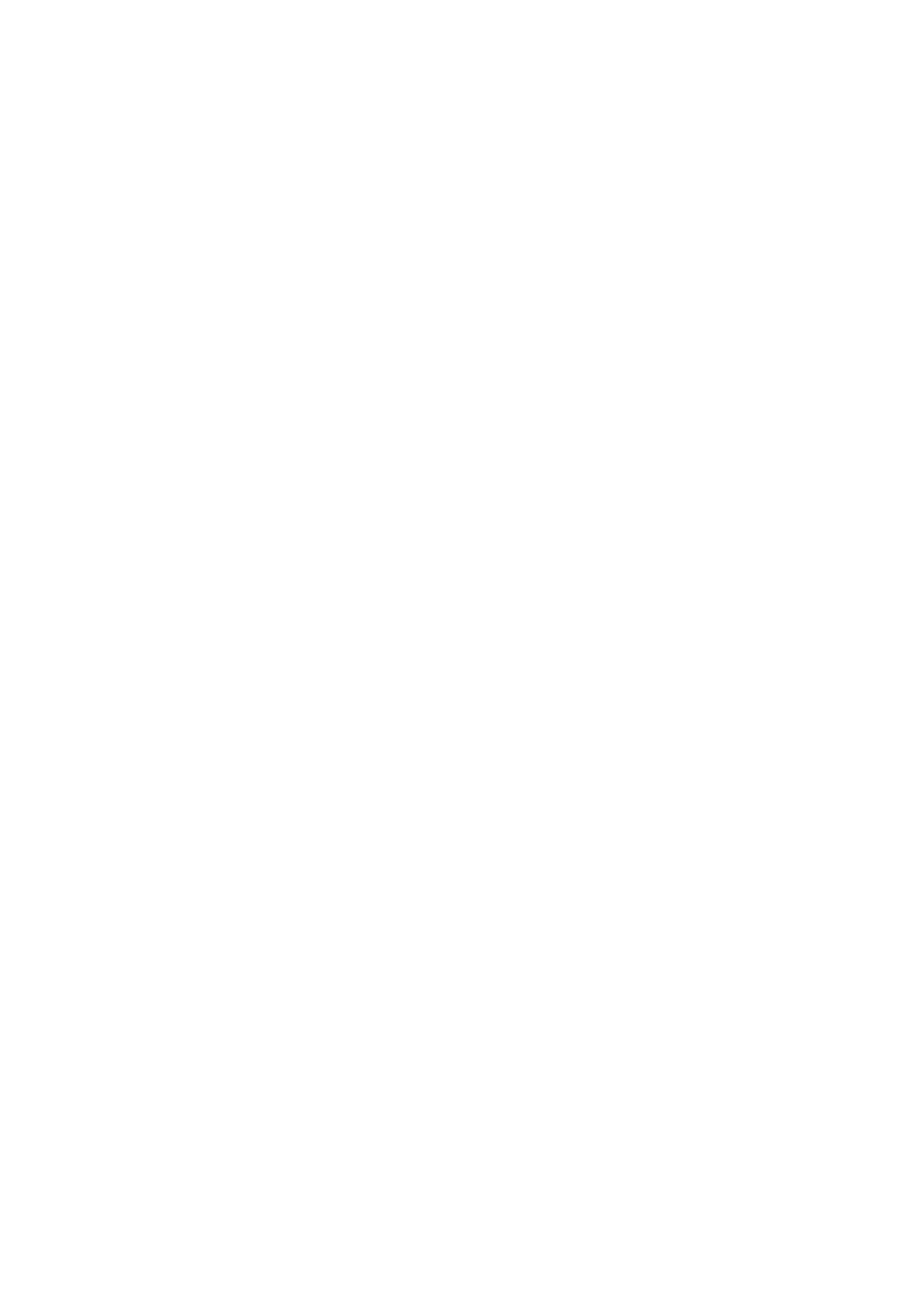**EXPORT OF THE STATE AND STRING** 

# www.caproni.bg Mounting Torque



To mount the pump use two screws M10xL/10.9

| For Pumps at types: |      |      |                 |      |  |  |  |  |  |  |  |
|---------------------|------|------|-----------------|------|--|--|--|--|--|--|--|
| X007                | X074 | X083 | X087            | X091 |  |  |  |  |  |  |  |
| X095                | X096 | X127 | X128            | X132 |  |  |  |  |  |  |  |
| X147                | X153 | X170 | X178            | X187 |  |  |  |  |  |  |  |
| X205                | X295 |      | X449SBA X540WMS | X567 |  |  |  |  |  |  |  |
| X573                | X847 | X857 | X867            | X877 |  |  |  |  |  |  |  |

And etc.



To mount the pump use two screws M10xL/10.9  $\frac{11.6 \times 10^{13} \text{ m}}{1 \text{ or que } 45^{+5} \text{Nm}}$ 

| For Pumps at types: |                      |              |      |      |  |  |  |  |  |  |  |
|---------------------|----------------------|--------------|------|------|--|--|--|--|--|--|--|
| X008                | X296<br>X402<br>X368 |              |      |      |  |  |  |  |  |  |  |
| X496                | X528                 | X583<br>X586 |      |      |  |  |  |  |  |  |  |
|                     | X652-12SBAW          | X653-A1A40W  |      | X776 |  |  |  |  |  |  |  |
| X803                | X843                 | X848         | X868 | X878 |  |  |  |  |  |  |  |

And etc.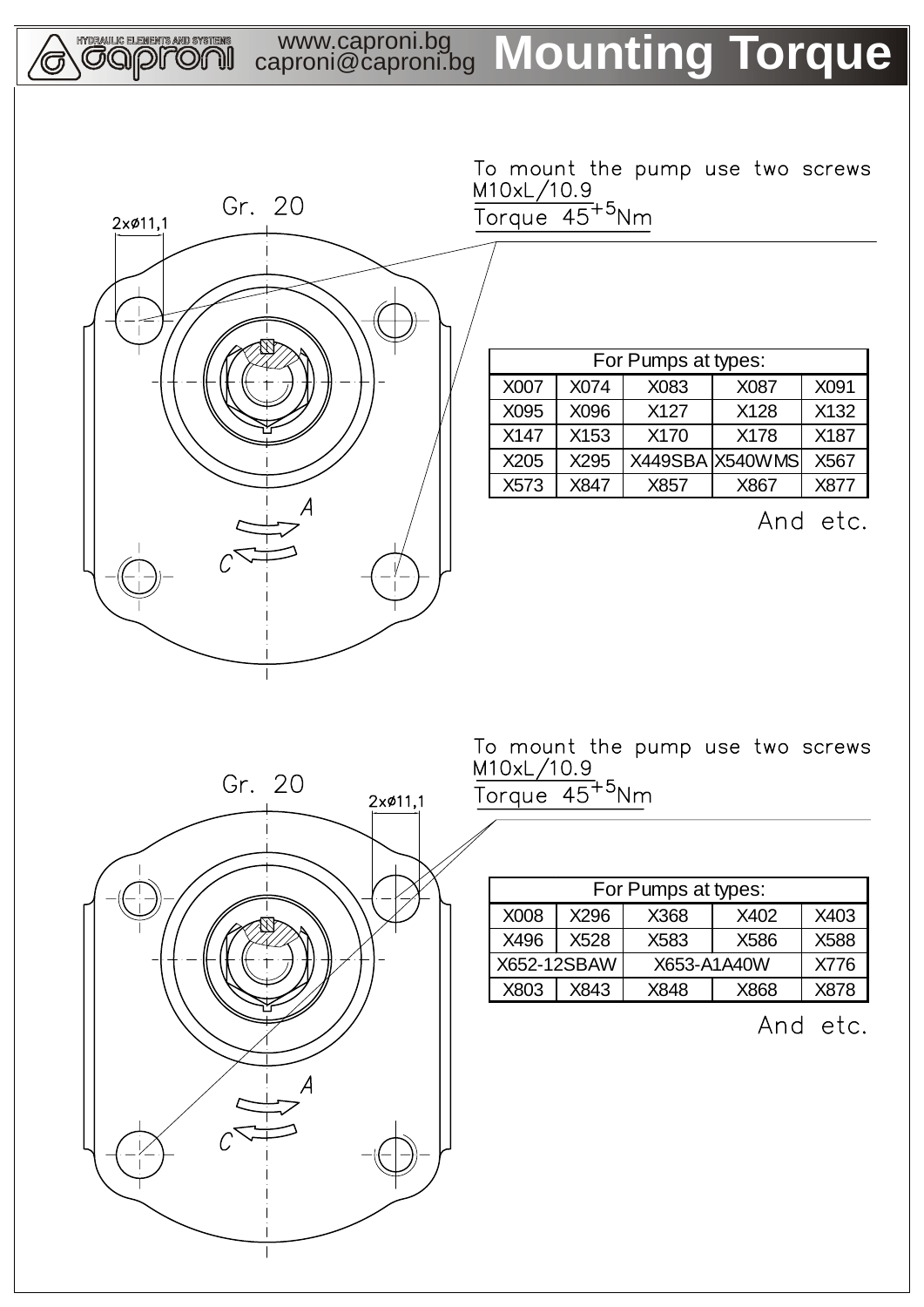

### **General description**

The gear pumps are designed for transforming the mechanical energy as energy of the working liquid (pressure and flow rate). They are simplified in construction and they have a relatively low cost. All these benefits ensure their wide application in the hydraulic systems.

#### **Drive arangements**

The pump drive may be direct or indirect (by gear, chains, or belt transmissions). Both drives should not impose axial or radial forces on the pump shaft. Oldham coupling serrated drive adapters are used with direct drive. For indirect drive refer to the manufacturer.

#### **The gear pumps are designed to work at the conditions mentioned below:**

| - Working liquid:               |             | hydraulic oils with viscosity 16  200 mm <sup>2</sup> /s; |      |  |
|---------------------------------|-------------|-----------------------------------------------------------|------|--|
| - Degree of filtration:         |             | 15  25                                                    | ì m: |  |
| - Ambient temperature range:    |             | $-22$ 55 °C;                                              |      |  |
| - Fluid temperature range:      |             | $-25$ 80 °C;                                              |      |  |
| - Inlet pressure, absolute:     |             | $0.82.2$ bar;                                             |      |  |
| - Fluid velocity (suctiun line) |             | 0.51                                                      | m/s  |  |
| - Outlet pressure               | up to $250$ |                                                           | bar. |  |

**The gear pumps made by "Caproni" are produced in 5 diferent groups: 00, 10, 20 and 20H, 30 and 40. The displacements of the pumps are in the range from 0.25 to 60 cm3 .**

| Group 00  |           |  | $q = 0.25 2$ cm <sup>3</sup> ; |
|-----------|-----------|--|--------------------------------|
| Group 10  |           |  | $q = 1$ 9.8 cm <sup>3</sup> ;  |
| Group 20  | $q = 4.5$ |  | 25 cm <sup>3</sup> ;           |
| Group 20H | $q = 15$  |  | 36 cm <sup>3</sup> ;           |
| Group 30  | $q = 20$  |  | 60 cm <sup>3</sup> ;           |
| Group 40  | $q = 46$  |  | $ 60$ cm <sup>3</sup> .        |

**There are different variants of flanges, shafts and ports for each pump group (standard; Germany; USA ...).**

#### **We offer the next variants too:**

- tandem pumps;
- pumps with build-in valves;
- reversible pumps;
- reversible gear motors.

#### **Used symbols:**  $n - speed of rotation$  [min<sup>-1</sup>]; p - pressure [bar];  $q -$  displacement  $\text{[cm}^3$ ]:  $\eta$  - total efficiency  $\eta = \eta_{q} \cdot \eta_{hm}$  [ - ]; **Commonly used formulas:** Flow:  $Q = \frac{q.n.\eta}{1000}$  [l/min]  $\text{Torque:} \qquad M \cong \frac{q.p}{20.\pi}$  [N.m]

 $\eta_{hm}$  - hydromechanical efficiency [ - ];  $\eta_{\rm o}$  - volumetric efficiency [ - ]. Drive power:  $P = \frac{Q \cdot p}{600}$  [kW]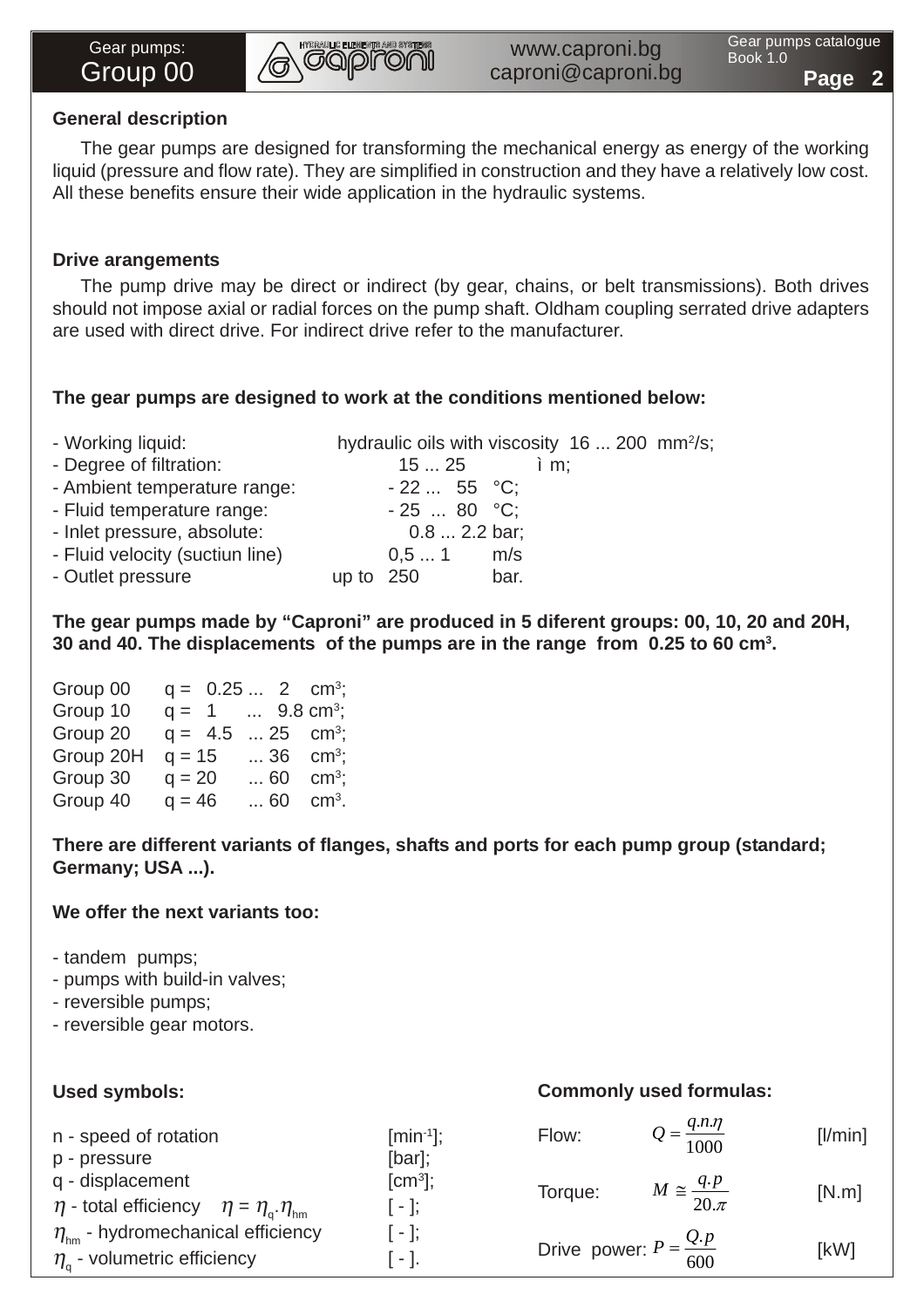

**Page 3**

**A relationship between the direction of rotation and the place of the inlet and outlet ports of the pumps**



#### **How to order:**

| Group                                                                                                                                                                          | <b>Rotation</b>                                                                                                                                                                                                                                                                                 | <b>Displacement</b><br>code                                                                                                                                                                                                                                                | <b>Drive shaft</b>                                                                                                                   | Pump code                                                                                                                                                      | <b>Ports</b>                                                                                                                 |
|--------------------------------------------------------------------------------------------------------------------------------------------------------------------------------|-------------------------------------------------------------------------------------------------------------------------------------------------------------------------------------------------------------------------------------------------------------------------------------------------|----------------------------------------------------------------------------------------------------------------------------------------------------------------------------------------------------------------------------------------------------------------------------|--------------------------------------------------------------------------------------------------------------------------------------|----------------------------------------------------------------------------------------------------------------------------------------------------------------|------------------------------------------------------------------------------------------------------------------------------|
| 00<br>10<br>20<br>30<br>40                                                                                                                                                     | $\circlearrowleft$<br>A<br>U<br>$\mathbf C$<br>Ω<br>$\mathsf{R}$                                                                                                                                                                                                                                |                                                                                                                                                                                                                                                                            | X - Through the<br>front cover<br>Y - Through the<br>both covers                                                                     | $***(*)$                                                                                                                                                       | - A flange with<br>metric threads<br>P4- A flange with<br><b>UNC</b> threads<br>M - Metric<br>G - GAS<br><b>U</b> - SAE J475 |
| Group 00<br>cm <sup>3</sup><br>Code<br>0,25<br>0,25<br>0,3<br>0,3<br>0,5<br>0,5<br>0,75<br>0,75<br>1<br>1<br>1,25<br>1,25<br>1,5<br>1,5<br>1,75<br>1,75<br>2<br>$\overline{2}$ | Group 10<br>cm <sup>3</sup><br>Code<br>1<br>1<br>1,25<br>1,25<br>1,6<br>1,6<br>$\overline{2}$<br>2<br>2,5<br>2,5<br>$2,65*$<br>2,65<br>3,15<br>3,15<br>3,65<br>3,65<br>4,2<br>4,2<br>$4,7*$<br>4,7<br>5<br>5<br>5,7<br>5,7<br>6,1<br>6,1<br>7,4<br>7,4<br>$8*$<br>8<br>8,5<br>8,5<br>9,8<br>9,8 | Group 20<br>cm <sup>3</sup><br>Code<br>4,5<br>4,5<br>6,3<br>6,3<br>$\overline{7}$<br>$7*$<br>8,2<br>8,2<br>10<br>10<br>11<br>11,3<br>12<br>12<br>14<br>14<br>15<br>15<br>16<br>16<br>$17*$<br>17,3<br>19<br>19<br>22<br>22<br>25<br>25<br>28<br>28<br>32<br>32<br>36<br>36 | Group 20H<br>cm <sup>3</sup><br>Code<br>15<br>15<br>16<br>16<br>19<br>19<br>22<br>22<br>25<br>25<br>28<br>28<br>32<br>32<br>36<br>36 | Group 30<br>Code $cm3$<br>20<br>20<br>22,5<br>22,5<br>25<br>25<br>28<br>28<br>32<br>32<br>36<br>36<br>42<br>42<br>46<br>46<br>50<br>50<br>55<br>55<br>60<br>60 | Group 40<br>cm <sup>3</sup><br>Code<br>36<br>36<br>42<br>42<br>46<br>46<br>50<br>50<br>55<br>55<br>60<br>60                  |

 **Example:** 20A14X073 - Hydraulic gear pump, 20 group, direction of rotation - counter clockwise, displacement 14 cm $3$ , modification 073.

\* - These pumps - only under a special order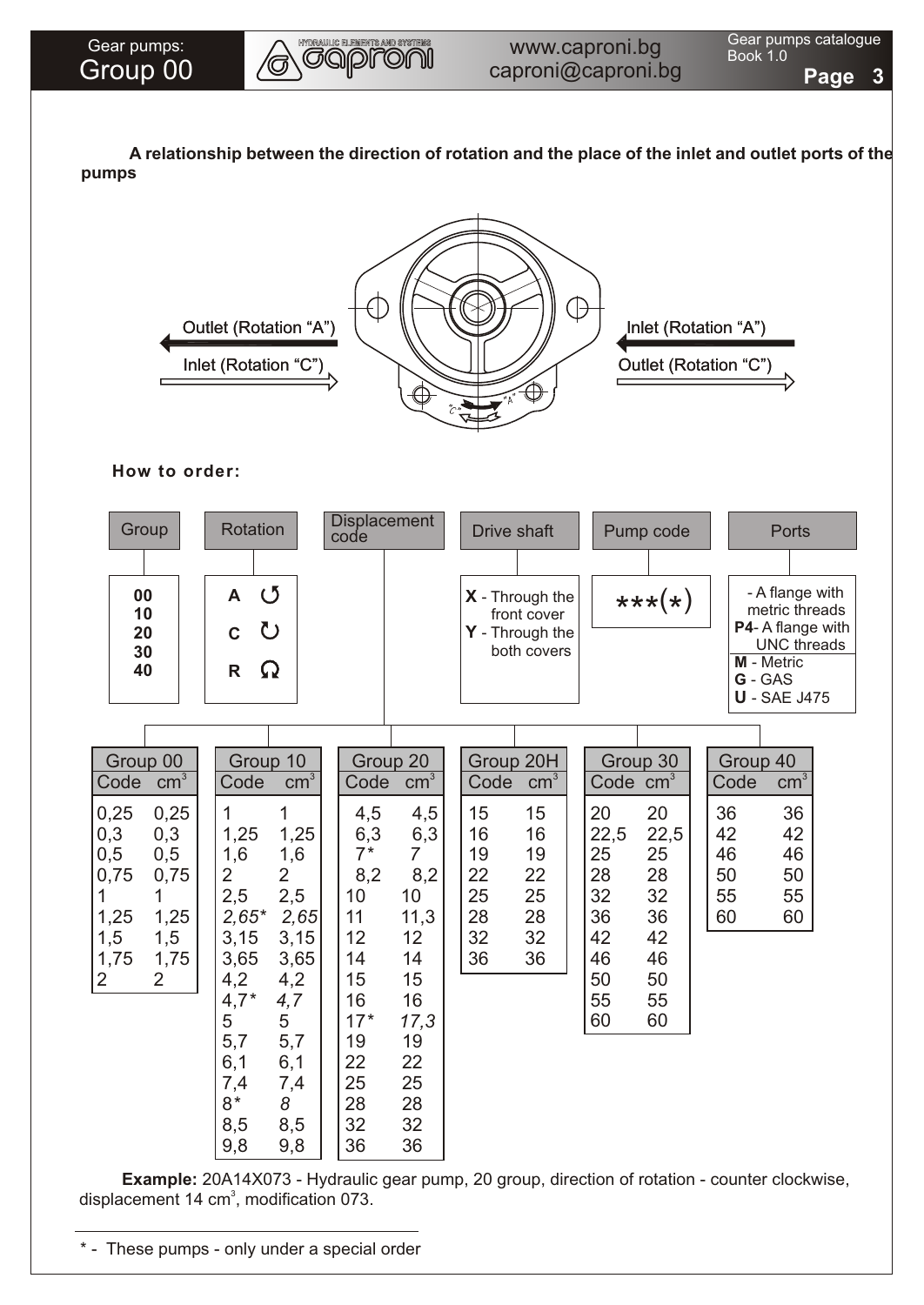

Gear pumps catalogue Book 1.0

**Page 4**







| <b>Type</b>    | <b>Displacement</b>      | <b>Flow</b>            |       |           | <b>Pressure max Speed</b> |              |      |       | <b>Dimension</b> |        |             |
|----------------|--------------------------|------------------------|-------|-----------|---------------------------|--------------|------|-------|------------------|--------|-------------|
|                |                          | at 1500 rpm at max rpm |       | $P_{nom}$ | n                         | $\mathbf{A}$ | B.   | Inlet |                  | Outlet |             |
|                | $\text{cm}^3/\text{rev}$ | l/min                  | 1/min | bar       | rpm                       | mm           | mm   |       | G                |        | $\mathbf G$ |
| 00A(C)0,25X032 | 0,25                     | 0,3                    | 0,8   | 200       | 3500                      | 27,6         | 55,3 |       |                  |        |             |
| 00A(C)0,3X032  | 0,3                      | 0,4                    | 0,9   | 200       | 3500                      | 27,7         | 55,7 |       |                  |        |             |
| 00A(C)0,5X032  | 0,5                      | 0,7                    | 1,6   | 200       | 3500                      | 28,7         | 57.5 |       |                  |        |             |
| 00A(C)0,75X032 | 0,75                     | 1,0                    | 2,3   | 200       | 3500                      | 29,9         | 59,8 |       |                  |        |             |
| 00A(C)1X032    |                          | 1,4                    | 3,2   | 200       | 3500                      | 31,0         | 62,0 |       | 1/4"             |        | 1/4"        |
| 00A(C)1,25X032 | 1,25                     | 1,7                    | 3,4   | 200       | 3000                      | 32,1         | 64,2 |       |                  |        |             |
| 00A(C)1,5X032  | 1,5                      | 2,1                    | 3,5   | 175       | 2500                      | 33,2         | 66,5 |       |                  |        |             |
| 00A(C)1,75X032 | 1,75                     | 2,4                    | 4,1   | 160       | 2500                      | 34,3         | 68,7 |       |                  |        |             |
| 00A(C)2X032    | $\overline{2}$           | 2,8                    | 3,7   | 160       | 2000                      | 35,5         | 70,9 |       |                  |        |             |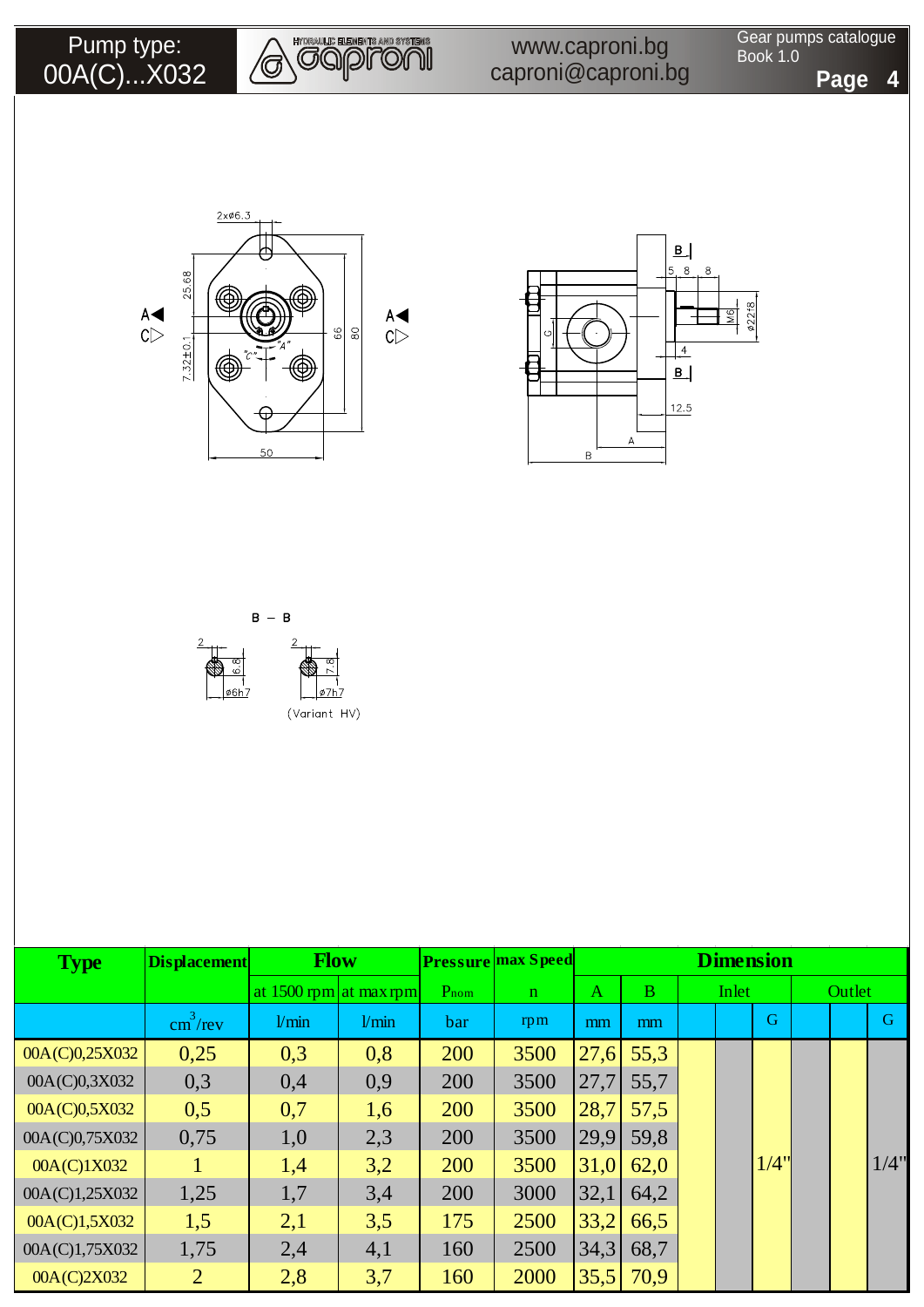







| <b>Type</b>    | <b>Displacement</b>      | <b>Flow</b>              |       |           | <b>Pressure max Speed</b> |              |      |       | <b>Dimension</b> |        |      |  |  |
|----------------|--------------------------|--------------------------|-------|-----------|---------------------------|--------------|------|-------|------------------|--------|------|--|--|
|                |                          | at $1500$ rpm at max rpm |       | $P_{nom}$ | $\mathbf n$               | $\mathbf{A}$ | B.   | Inlet |                  | Outlet |      |  |  |
|                | $\text{cm}^3/\text{rev}$ | 1/min                    | 1/min | bar       | rpm                       | mm           | mm   |       | G                |        | G    |  |  |
| 00A(C)0,25X033 | 0,25                     | 0,3                      | 0,8   | 200       | 3500                      | 27,6         | 55,3 |       |                  |        |      |  |  |
| 00A(C)0,3X033  | 0,3                      | 0,4                      | 0,9   | 200       | 3500                      | 27,7         | 55,7 |       |                  |        |      |  |  |
| 00A(C)0,5X033  | 0,5                      | 0,7                      | 1,6   | 200       | 3500                      | 28,7         | 57,5 |       |                  |        |      |  |  |
| 00A(C)0,75X033 | 0,75                     | 1,0                      | 2,3   | 200       | 3500                      | 29,9         | 59,8 |       |                  |        |      |  |  |
| 00A(C)1X033    |                          | 1,4                      | 3,2   | 200       | 3500                      | 31,0         | 62,0 |       | 1/4"             |        | 1/4" |  |  |
| 00A(C)1,25X033 | 1,25                     | 1,7                      | 3,4   | 200       | 3000                      | 32,1         | 64,2 |       |                  |        |      |  |  |
| 00A(C)1,5X033  | 1,5                      | 2,1                      | 3,5   | 175       | 2500                      | 33,2         | 66,5 |       |                  |        |      |  |  |
| 00A(C)1,75X033 | 1,75                     | 2,4                      | 4,1   | 160       | 2500                      | 34,3         | 68,7 |       |                  |        |      |  |  |
| 00A(C)2X033    | $\overline{2}$           | 2,8                      | 3,7   | 160       | 2000                      | 35,5         | 70,9 |       |                  |        |      |  |  |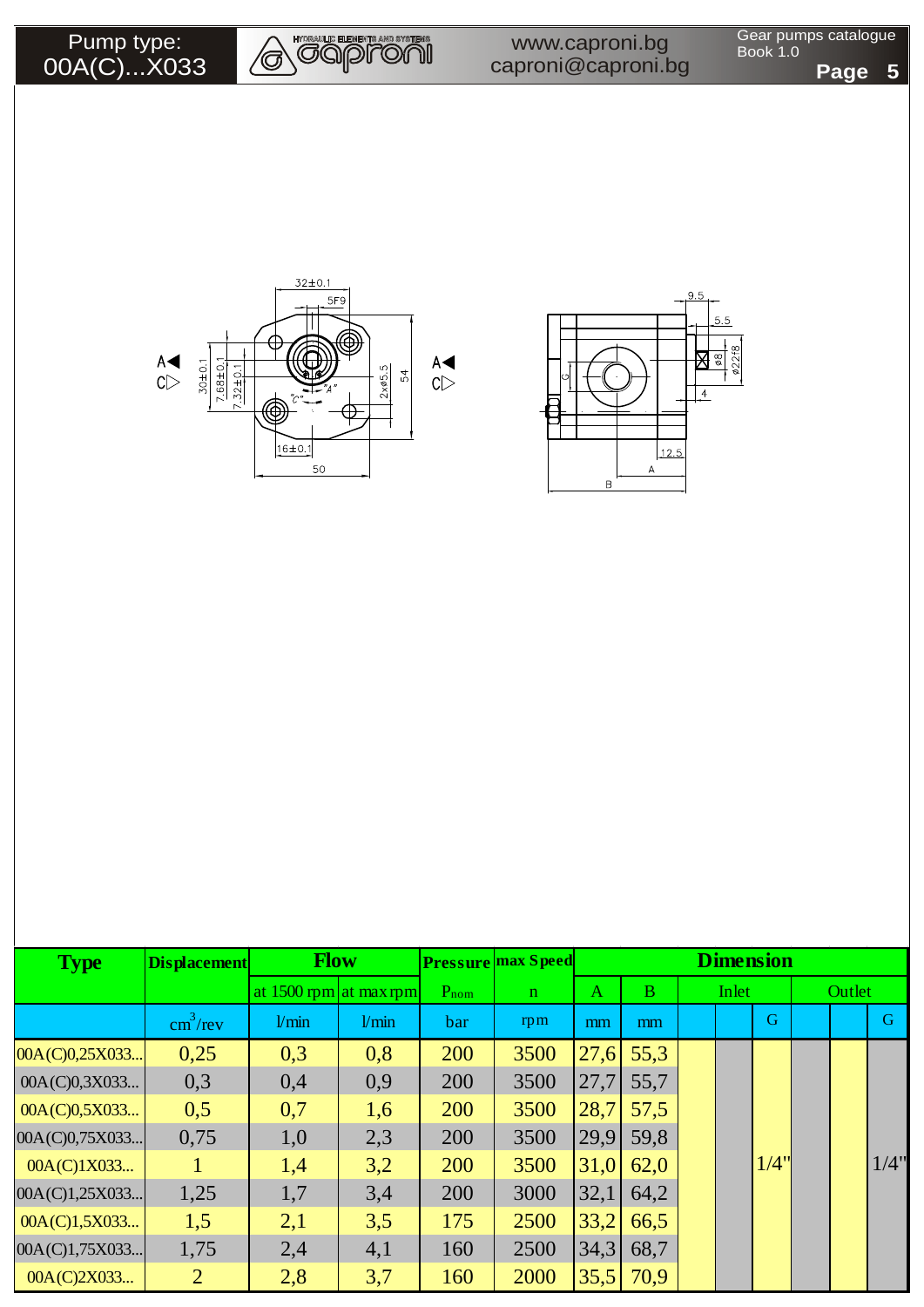## Pump type: 00A(C)...X034



www.caproni.bg caproni@caproni.bg Gear pumps catalogue Book 1.0

**Page 6**











Rotation "A"





| <b>Type</b>    | <b>Displacement</b>      | <b>Flow</b>            |       |      | <b>Pressure max Speed</b> |                |              |       | <b>Dimension</b> |             |  |
|----------------|--------------------------|------------------------|-------|------|---------------------------|----------------|--------------|-------|------------------|-------------|--|
|                |                          | at 1500 rpm at max rpm |       | Pnom | n                         | $\overline{A}$ | <sub>B</sub> | Inlet |                  | Outlet      |  |
|                | $\text{cm}^3/\text{rev}$ | 1/min                  | 1/min | bar  | rpm                       | mm             | mm           |       | $\mathbf G$      |             |  |
| 00A(C)0,25X034 | 0,25                     | 0,3                    | 0,8   | 200  | 3500                      | 55,3           | 60,8         |       |                  |             |  |
| 00A(C)0,3X034  | 0,3                      | 0,4                    | 0,9   | 200  | 3500                      | 55,7           | 61,2         |       |                  |             |  |
| 00A(C)0,5X034  | 0,5                      | 0,7                    | 1,6   | 200  | 3500                      | 57,5           | 63,0         |       |                  |             |  |
| 00A(C)0,75X034 | 0,75                     | 1,0                    | 2,3   | 200  | 3500                      | 59,8           | 65,3         |       |                  |             |  |
| 00A(C)1X034    |                          | 1,4                    | 3,2   | 200  | 3500                      | 62,0           | 67,5         |       | 1/4"             | $\beta$ 5.5 |  |
| 00A(C)1,25X034 | 1,25                     | 1,7                    | 3,4   | 200  | 3000                      | 64,2           | 69,7         |       |                  |             |  |
| 00A(C)1,5X034  | 1,5                      | 2,1                    | 3,5   | 175  | 2500                      | 66,5           | 72,0         |       |                  |             |  |
| 00A(C)1,75X034 | 1,75                     | 2,4                    | 4,1   | 160  | 2500                      | 68,7           | 74,2         |       |                  |             |  |
| 00A(C)2X034    | $\overline{2}$           | 2,8                    | 3,7   | 160  | 2000                      | 70,9           | 76,4         |       |                  |             |  |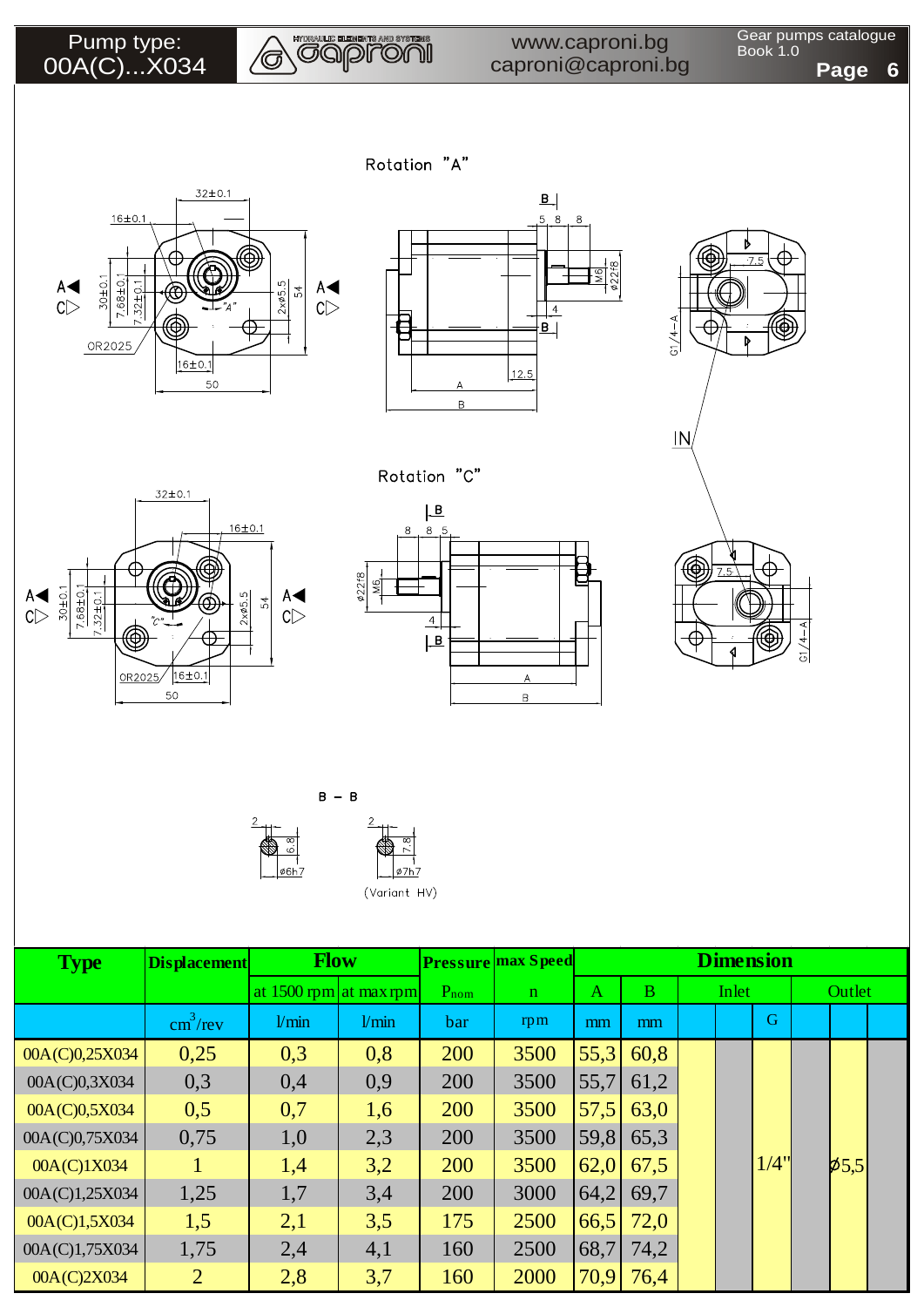









| <b>Type</b>    | <b>Displacement</b>      | <b>Flow</b>            |       |      | <b>Pressure max Speed</b> | <b>Dimension</b> |              |       |  |      |        |             |  |  |
|----------------|--------------------------|------------------------|-------|------|---------------------------|------------------|--------------|-------|--|------|--------|-------------|--|--|
|                |                          | at 1500 rpm at max rpm |       | Pnom | $\mathbf{n}$              | A                | $\mathbf{B}$ | Inlet |  |      | Outlet |             |  |  |
|                | $\text{cm}^3/\text{rev}$ | 1/min                  | 1/min | bar  | rpm                       | mm               | mm           |       |  | G    |        | $\mathbf G$ |  |  |
| 00A(C)0,25X043 | 0,25                     | 0,3                    | 0,8   | 200  | 3500                      | 27,6             | 55,3         |       |  |      |        |             |  |  |
| 00A(C)0,3X043  | 0,3                      | 0,4                    | 0,9   | 200  | 3500                      | 27,7             | 55,7         |       |  |      |        |             |  |  |
| 00A(C)0,5X043  | 0,5                      | 0,7                    | 1,6   | 200  | 3500                      | 28,7             | 57,5         |       |  |      |        |             |  |  |
| 00A(C)0,75X043 | 0,75                     | 1,0                    | 2,3   | 200  | 3500                      | 29,9             | 59,8         |       |  |      |        |             |  |  |
| 00A(C)1X043    |                          | 1,4                    | 3,2   | 200  | 3500                      | 31,0             | 62,0         |       |  | 1/4" |        | 1/4"        |  |  |
| 00A(C)1,25X043 | 1,25                     | 1,7                    | 3,4   | 200  | 3000                      | 32,1             | 64,2         |       |  |      |        |             |  |  |
| 00A(C)1,5X043  | 1,5                      | 2,1                    | 3,5   | 175  | 2500                      | 33,2             | 66,5         |       |  |      |        |             |  |  |
| 00A(C)1,75X043 | 1,75                     | 2,4                    | 4,1   | 160  | 2500                      | 34,3             | 68,7         |       |  |      |        |             |  |  |
| 00A(C)2X043    | $\overline{2}$           | 2,8                    | 3,7   | 160  | 2000                      | 35,5             | 70,9         |       |  |      |        |             |  |  |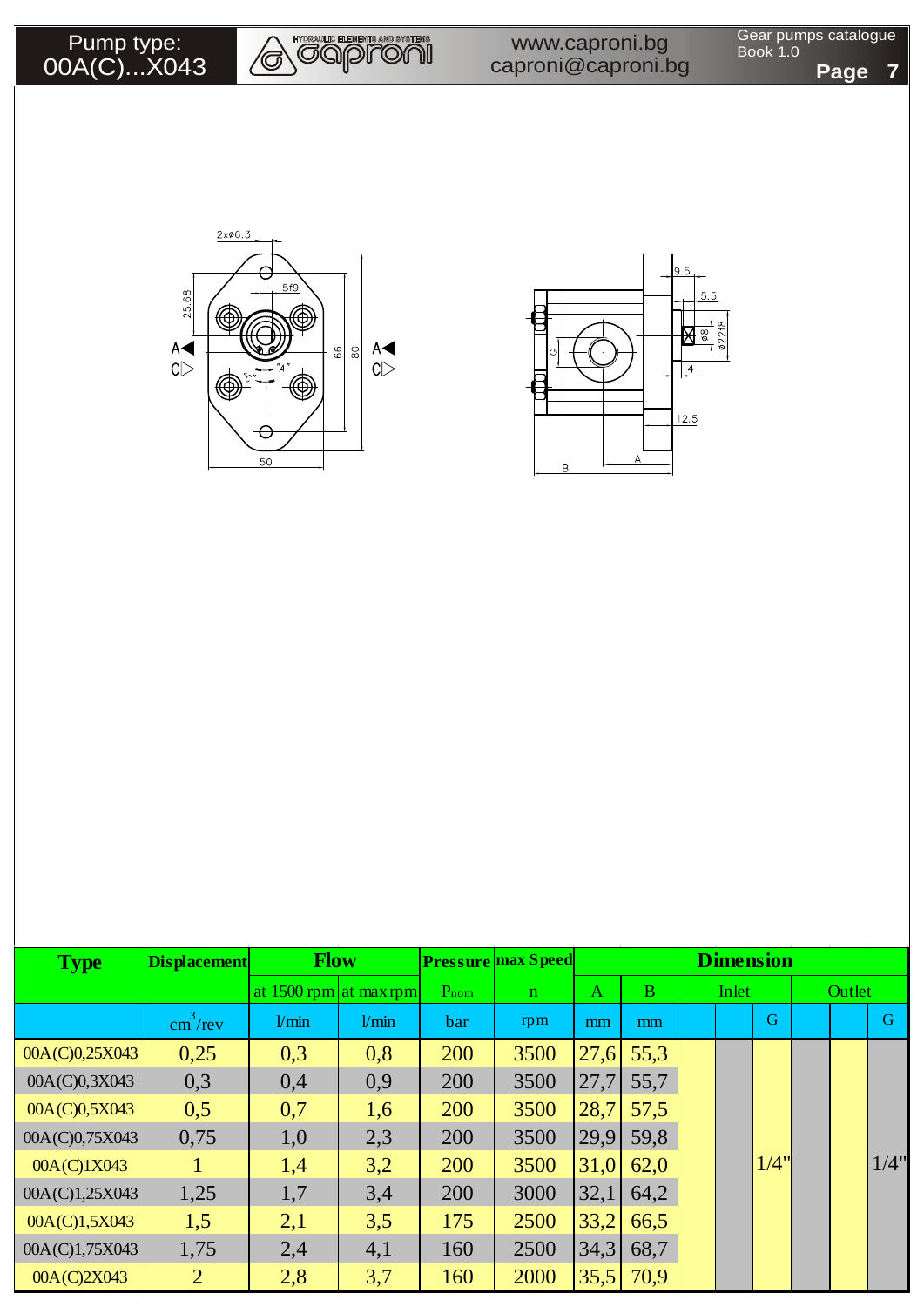Pump type: 00A(C)...X044



www.caproni.bg caproni@caproni.bg Gear pumps catalogue Book 1.0 **Page 8**







| <b>Type</b>    | <b>Displacement</b>      | <b>Flow</b>              |       |      | <b>Pressure max Speed</b> | <b>Dimension</b>             |      |  |  |       |  |  |      |        |  |
|----------------|--------------------------|--------------------------|-------|------|---------------------------|------------------------------|------|--|--|-------|--|--|------|--------|--|
|                |                          | at $1500$ rpm at max rpm |       | Pnom | $\mathbf{n}$              | <sub>B</sub><br>$\mathbf{A}$ |      |  |  | Inlet |  |  |      | Outlet |  |
|                | $\text{cm}^3/\text{rev}$ | 1/min                    | 1/min | bar  | rpm                       | mm                           | mm   |  |  | G     |  |  | G    |        |  |
| 00A(C)0,25X044 | 0,25                     | 0,3                      | 0,8   | 200  | 3500                      | 27,6                         | 55,3 |  |  |       |  |  |      |        |  |
| 00A(C)0,3X044  | 0,3                      | 0,4                      | 0,9   | 200  | 3500                      | 27,7                         | 55,7 |  |  |       |  |  |      |        |  |
| 00A(C)0,5X044  | 0,5                      | 0,7                      | 1,6   | 200  | 3500                      | 28,7                         | 57,5 |  |  |       |  |  |      |        |  |
| 00A(C)0,75X044 | 0,75                     | 1,0                      | 2,3   | 200  | 3500                      | 29,9                         | 59,8 |  |  |       |  |  |      |        |  |
| 00A(C)1X044    |                          | 1,4                      | 3,2   | 200  | 3500                      | 31,0                         | 62,0 |  |  | 1/4"  |  |  | 1/4" |        |  |
| 00A(C)1,25X044 | 1,25                     | 1,7                      | 3,4   | 200  | 3000                      | 32,1                         | 64,2 |  |  |       |  |  |      |        |  |
| 00A(C)1,5X044  | 1,5                      | 2,1                      | 3,5   | 175  | 2500                      | 33,2                         | 66,5 |  |  |       |  |  |      |        |  |
| 00A(C)1,75X044 | 1,75                     | 2,4                      | 4,1   | 160  | 2500                      | 34,3                         | 68,7 |  |  |       |  |  |      |        |  |
| 00A(C)2X044    | $\overline{2}$           | 2,8                      | 3,7   | 160  | 2000                      | 35,5                         | 70,9 |  |  |       |  |  |      |        |  |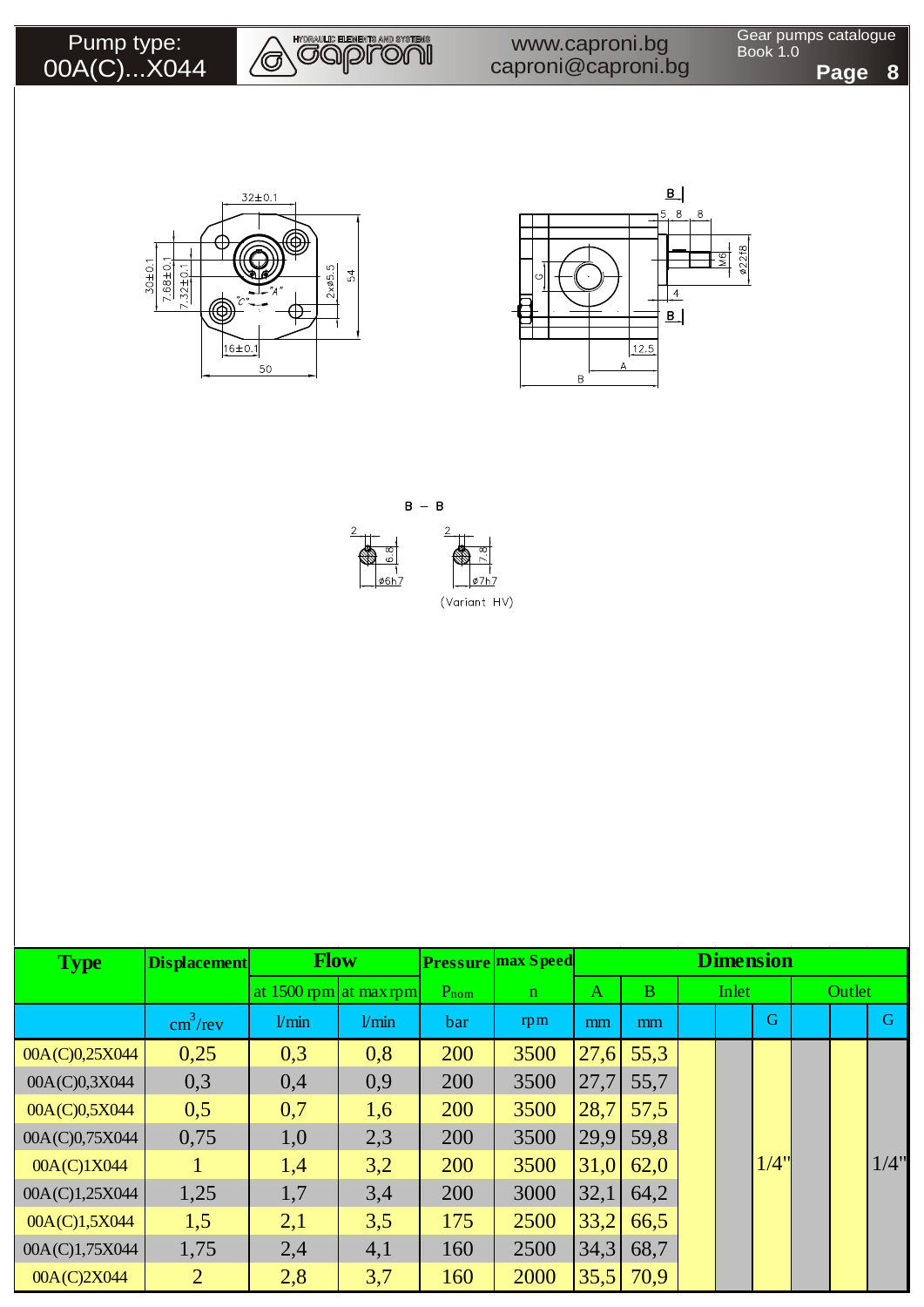

Gear pumps catalogue Book 1.0













 $B - B$ <u>ି ଅ</u>  $\frac{1}{\sqrt{6h}}$ 

| <b>Type</b>     | <b>Displacement</b>      | <b>Flow</b>            |       |      | <b>Pressure max Speed</b> |      | <b>Dimension</b> |       |  |      |        |             |  |
|-----------------|--------------------------|------------------------|-------|------|---------------------------|------|------------------|-------|--|------|--------|-------------|--|
|                 |                          | at 1500 rpm at max rpm |       | Pnom | $\mathbf n$               | A    | $\mathbf{B}$     | Inlet |  |      | Outlet |             |  |
|                 | $\text{cm}^3/\text{rev}$ | l/min                  | 1/min | bar  | rpm                       | mm   | mm               |       |  | G    |        |             |  |
| 00A(C)0,25X045H | 0,25                     | 0,3                    | 0,9   | 120  | 4000                      | 55,3 | 60,8             |       |  |      |        |             |  |
| 00A(C)0,3X045H  | 0,3                      | 0,4                    | 1,1   | 120  | 4000                      | 55,7 | 61,2             |       |  |      |        |             |  |
| 00A(C)0,5X045H  | 0,5                      | 0,7                    | 1,8   | 120  | 4000                      | 57,5 | 63,0             |       |  |      |        |             |  |
| 00A(C)0,75X045H | 0,75                     | 1,0                    | 2,7   | 120  | 4000                      |      | $59,8$ 65,3      |       |  |      |        |             |  |
| 00A(C)1X045H    |                          | 1,4                    | 3,6   | 120  | 4000                      |      | $62,0$ 67,5      |       |  | 1/4" |        | $\beta$ 5,5 |  |
| 00A(C)1,25X045H | 1,25                     | 1,7                    | 4,6   | 120  | 4000                      | 64,2 | 69,7             |       |  |      |        |             |  |
| 00A(C)1,5X045H  | 1,5                      | 2,1                    | 5,6   | 120  | 4000                      |      | $66,5$ 72,0      |       |  |      |        |             |  |
| 00A(C)1,75X045H | 1,75                     | 2,4                    | 6,5   | 120  | 4000                      |      | 68,7 74,2        |       |  |      |        |             |  |
| 00A(C)2X045H    | $\overline{2}$           | 2,8                    | 7,4   | 120  | 4000                      | 70,9 | 76,4             |       |  |      |        |             |  |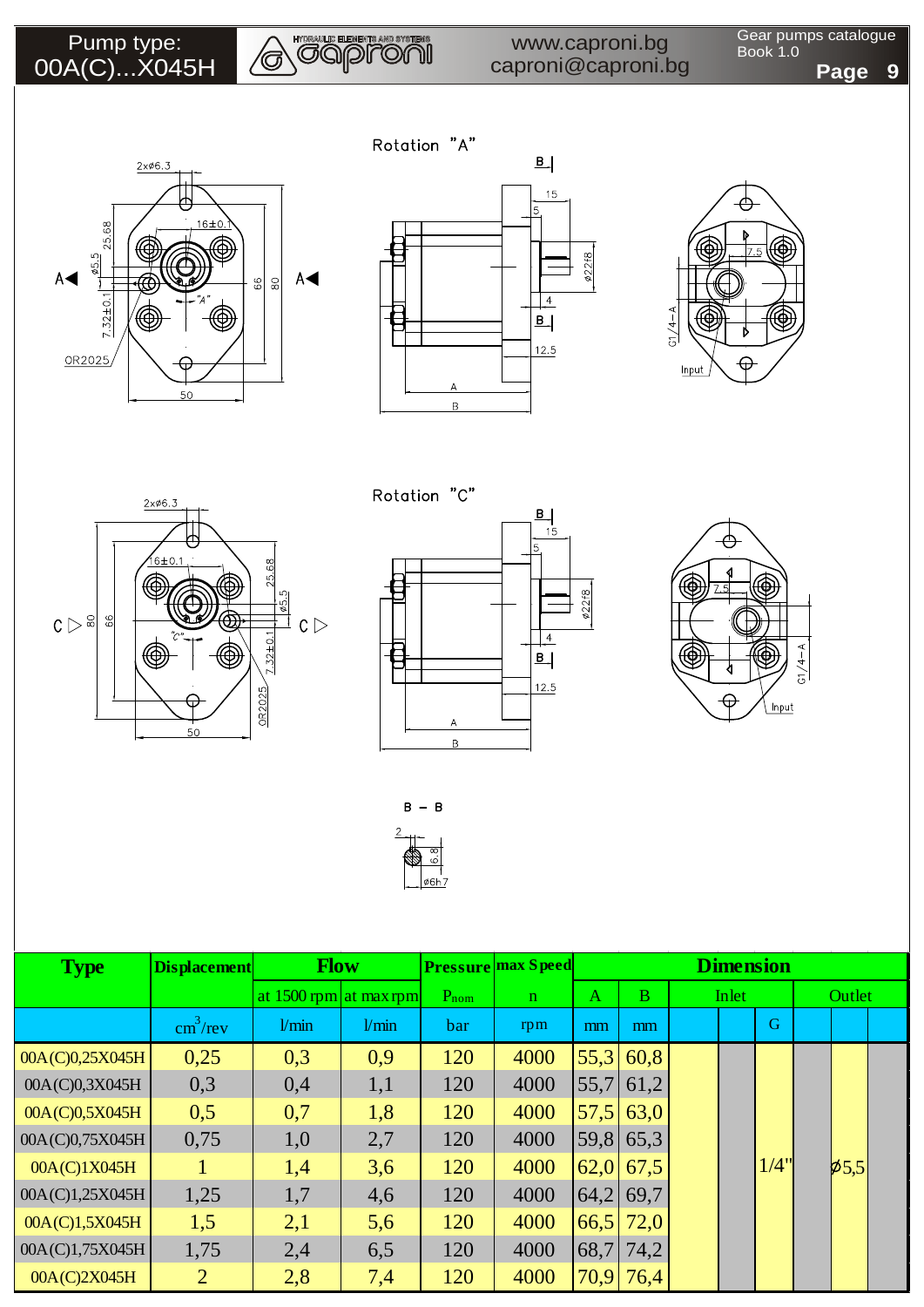

Gear pumps catalogue Book 1.0 **Page 10**







Rotation "C"

Rotation "A"







 $B - B$  $\frac{8}{6}$  $\frac{1}{\cancel{66h7}}$ (Variant HV)

| <b>Type</b>    | <b>Displacement</b>      | <b>Flow</b>            |       |      | <b>Pressure max Speed</b> |              |                |  |       | <b>Dimension</b> |  |                          |  |
|----------------|--------------------------|------------------------|-------|------|---------------------------|--------------|----------------|--|-------|------------------|--|--------------------------|--|
|                |                          | at 1500 rpm at max rpm |       | Pnom | $\mathbf{n}$              | $\mathbf{A}$ | $\overline{B}$ |  | Inlet |                  |  | Outlet                   |  |
|                | $\text{cm}^3/\text{rev}$ | 1/min                  | 1/min | bar  | rpm                       | mm           | mm             |  |       | G                |  |                          |  |
| 00A(C)0,25X046 | 0,25                     | 0,3                    | 0,8   | 200  | 3500                      | 55,3         | 60,8           |  |       |                  |  |                          |  |
| 00A(C)0,3X046  | 0,3                      | 0,4                    | 0,9   | 200  | 3500                      | 55,7         | 61,2           |  |       |                  |  |                          |  |
| 00A(C)0,5X046  | 0,5                      | 0,7                    | 1,6   | 200  | 3500                      | 57,5         | 63,0           |  |       |                  |  |                          |  |
| 00A(C)0,75X046 | 0,75                     | 1,0                    | 2,3   | 200  | 3500                      | 59,8         | 65,3           |  |       |                  |  |                          |  |
| 00A(C)1X046    |                          | 1,4                    | 3,2   | 200  | 3500                      | 62,0         | 67,5           |  |       | 1/4"             |  | $\vert \phi_{5,5} \vert$ |  |
| 00A(C)1,25X046 | 1,25                     | 1,7                    | 3,4   | 200  | 3000                      | 64,2         | 69,7           |  |       |                  |  |                          |  |
| 00A(C)1,5X046  | 1,5                      | 2,1                    | 3,5   | 175  | 2500                      | 66,5         | 72,0           |  |       |                  |  |                          |  |
| 00A(C)1,75X046 | 1,75                     | 2,4                    | 4,1   | 160  | 2500                      | 68,7         | 74,2           |  |       |                  |  |                          |  |
| 00A(C)2X046    | $\overline{2}$           | 2,8                    | 3,7   | 160  | 2000                      | 70,9         | 76,4           |  |       |                  |  |                          |  |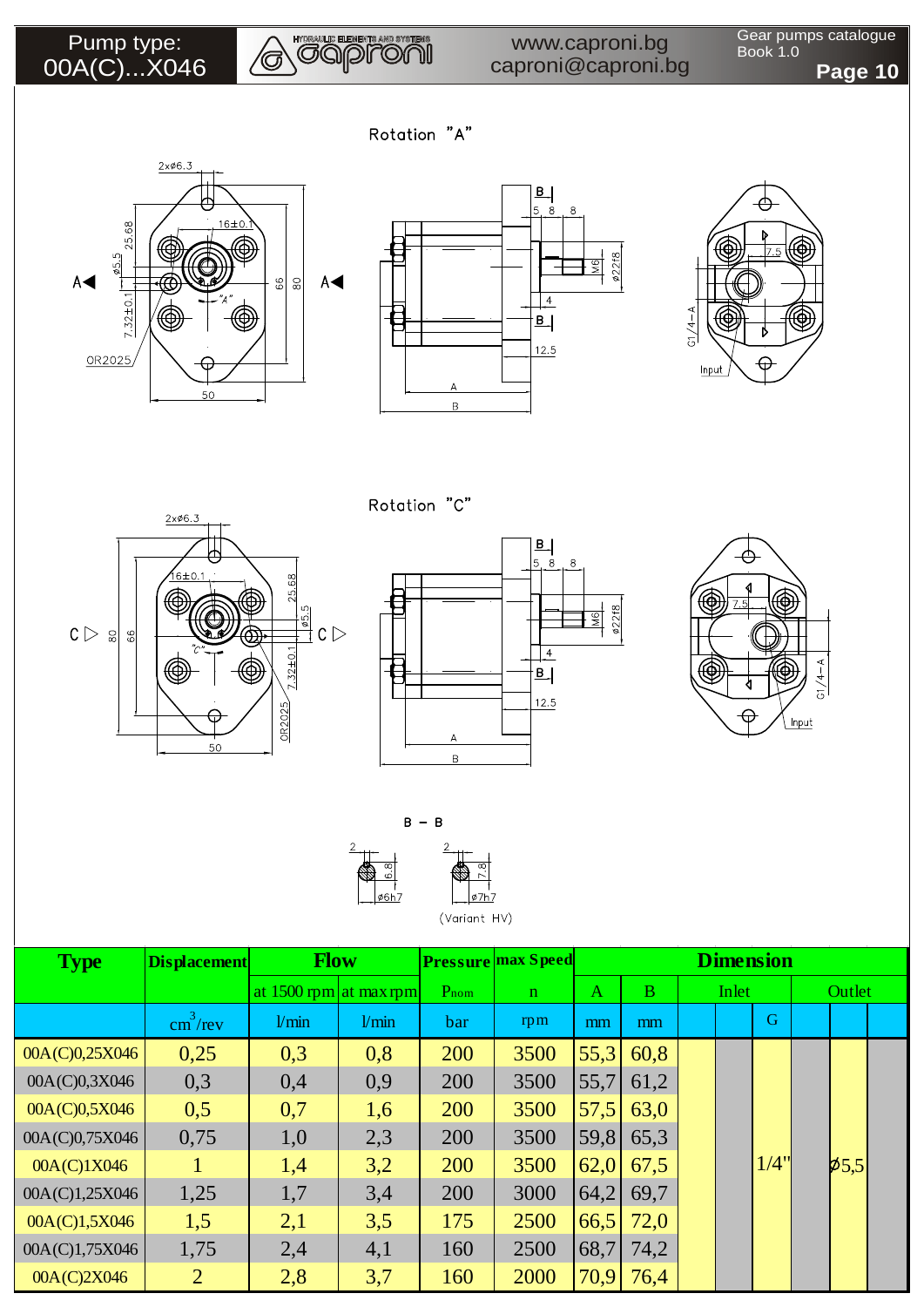## Pump type: 00A(C)...X047



## www.caproni.bg caproni@caproni.bg

Gear pumps catalogue Book 1.0 **Page 11**

Rotation "A"







Rotation "C"







| <b>Type</b>    | <b>Displacement</b>      | <b>Flow</b>            |       |      | <b>Pressure max Speed</b> |              |      |       | <b>Dimension</b> |             |  |
|----------------|--------------------------|------------------------|-------|------|---------------------------|--------------|------|-------|------------------|-------------|--|
|                |                          | at 1500 rpm at max rpm |       | Pnom | $\mathbf n$               | $\mathbf{A}$ | B    | Inlet |                  | Outlet      |  |
|                | $\text{cm}^3/\text{rev}$ | 1/min                  | 1/min | bar  | rpm                       | mm           | mm   |       | G                |             |  |
| 00A(C)0,25X047 | 0,25                     | 0,3                    | 0,8   | 200  | 3500                      | 55,3         | 60,8 |       |                  |             |  |
| 00A(C)0,3X047  | 0,3                      | 0,4                    | 0,9   | 200  | 3500                      | 55,7         | 61,2 |       |                  |             |  |
| 00A(C)0,5X047  | 0,5                      | 0,7                    | 1,6   | 200  | 3500                      | 57,5         | 63,0 |       |                  |             |  |
| 00A(C)0,75X047 | 0,75                     | 1,0                    | 2,3   | 200  | 3500                      | 59,8         | 65,3 |       |                  |             |  |
| 00A(C)1X047    |                          | 1,4                    | 3,2   | 200  | 3500                      | 62,0         | 67,5 |       | 1/4"             | $ p_{5,5} $ |  |
| 00A(C)1,25X047 | 1,25                     | 1,7                    | 3,4   | 200  | 3000                      | 64,2         | 69,7 |       |                  |             |  |
| 00A(C)1,5X047  | 1,5                      | 2,1                    | 3,5   | 175  | 2500                      | 66,5         | 72,0 |       |                  |             |  |
| 00A(C)1,75X047 | 1,75                     | 2,4                    | 4,1   | 160  | 2500                      | 68,7         | 74,2 |       |                  |             |  |
| 00A(C)2X047    | $\overline{2}$           | 2,8                    | 3,7   | 160  | 2000                      | 70,9         | 76,4 |       |                  |             |  |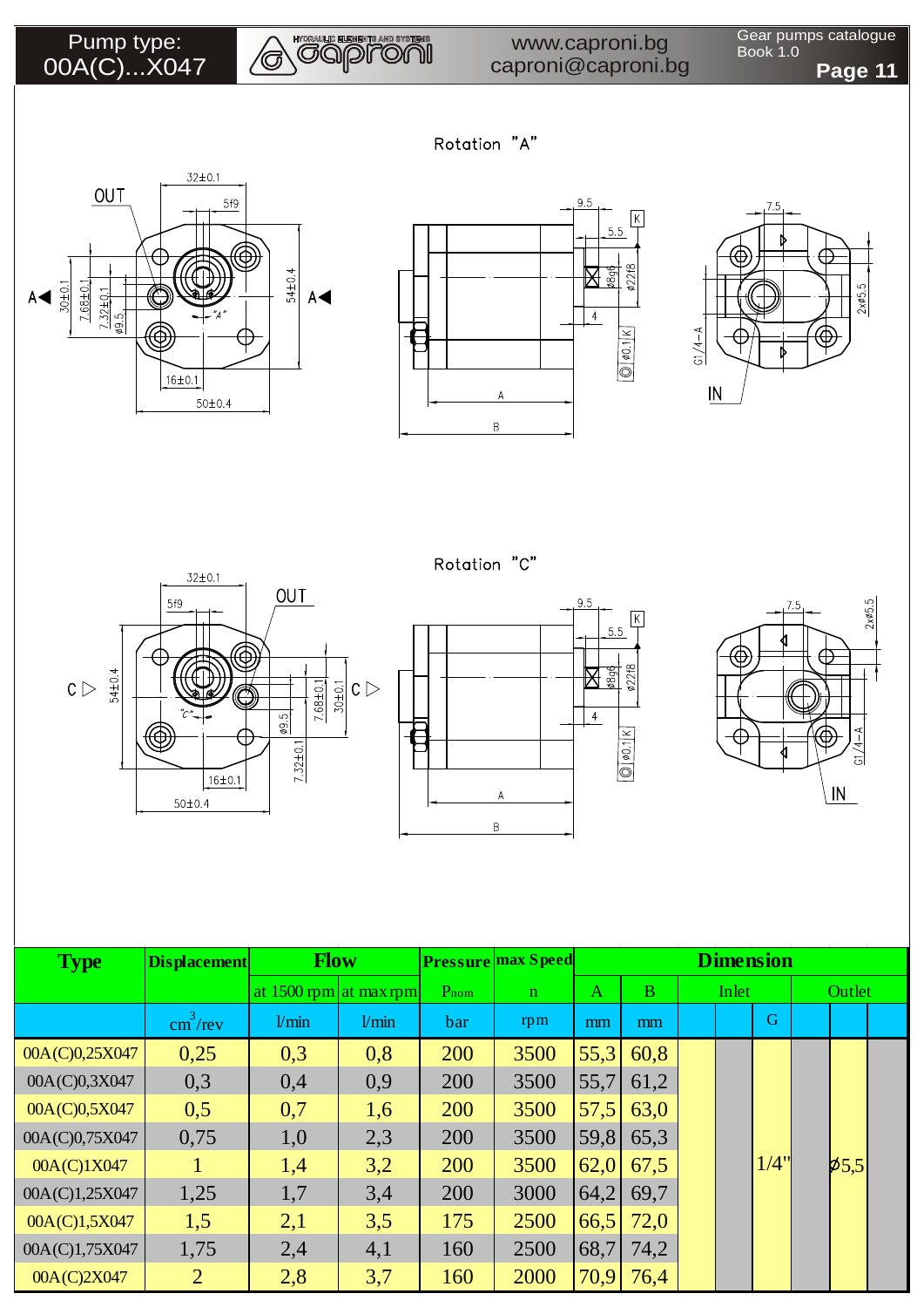

Rotation "A"







 $32 \pm 0.1$  $5f9$ C<br>  $\frac{30\pm0.1}{7.68\pm0.1}$  $2 \times 05.5$  $\mathsf{c} \triangleright$  $\frac{54}{5}$  $16 \pm 0.1$ 50





| <b>Type</b>      | <b>Displacement</b>      | <b>Flow</b>              |       |      | <b>Pressure max Speed</b> |      |             |                      | <b>Dimension</b> |    |        |           |
|------------------|--------------------------|--------------------------|-------|------|---------------------------|------|-------------|----------------------|------------------|----|--------|-----------|
|                  |                          | at $1500$ rpm at max rpm |       | Pnom | $\mathbf{n}$              | A    | $\bf{B}$    | C                    | Inlet            |    | Outlet |           |
|                  | $\text{cm}^3/\text{rev}$ | l/min                    | 1/min | bar  | rpm                       | mm   | mm          |                      | G1               | G2 | G1     | G2        |
| 00A(C)0,25X048W1 | 0,25                     | 0,3                      | 0,8   | 200  | 3500                      |      | $27,6$ 55,3 | 60,8                 |                  |    |        |           |
| 00A(C)0,3X048W1  | 0,3                      | 0,4                      | 0,9   | 200  | 3500                      | 27,7 | 55,7        | 61,2                 |                  |    |        |           |
| 00A(C)0,5X048W1  | 0,5                      | 0,7                      | 1,6   | 200  | 3500                      | 28,7 | 57,5        | 63,0                 |                  |    |        |           |
| 00A(C)0,75X048W1 | 0.75                     | 1,0                      | 2,3   | 200  | 3500                      | 29,9 | 59,8        | 65,3                 |                  |    |        |           |
| 00A(C)1X048W1    |                          | 1,4                      | 3,2   | 200  | 3500                      | 31,0 | 62,0        | 67,5 $1/4$ " $1/4$ " |                  |    |        | 1/4" 1/8" |
| 00A(C)1,25X048W1 | 1,25                     | 1,7                      | 3,4   | 200  | 3000                      | 32,1 | 64,2        | 69,7                 |                  |    |        |           |
| 00A(C)1,5X048W1  | 1,5                      | 2,1                      | 3,5   | 175  | 2500                      | 33,2 | 66,5        | 72,0                 |                  |    |        |           |
| 00A(C)1,75X048W1 | 1,75                     | 2,4                      | 4,1   | 160  | 2500                      | 34,3 | 68,7        | 74,2                 |                  |    |        |           |
| 00A(C)2X048W1    | $\overline{2}$           | 2,8                      | 3,7   | 160  | 2000                      | 35,5 | 70,9        | 76,4                 |                  |    |        |           |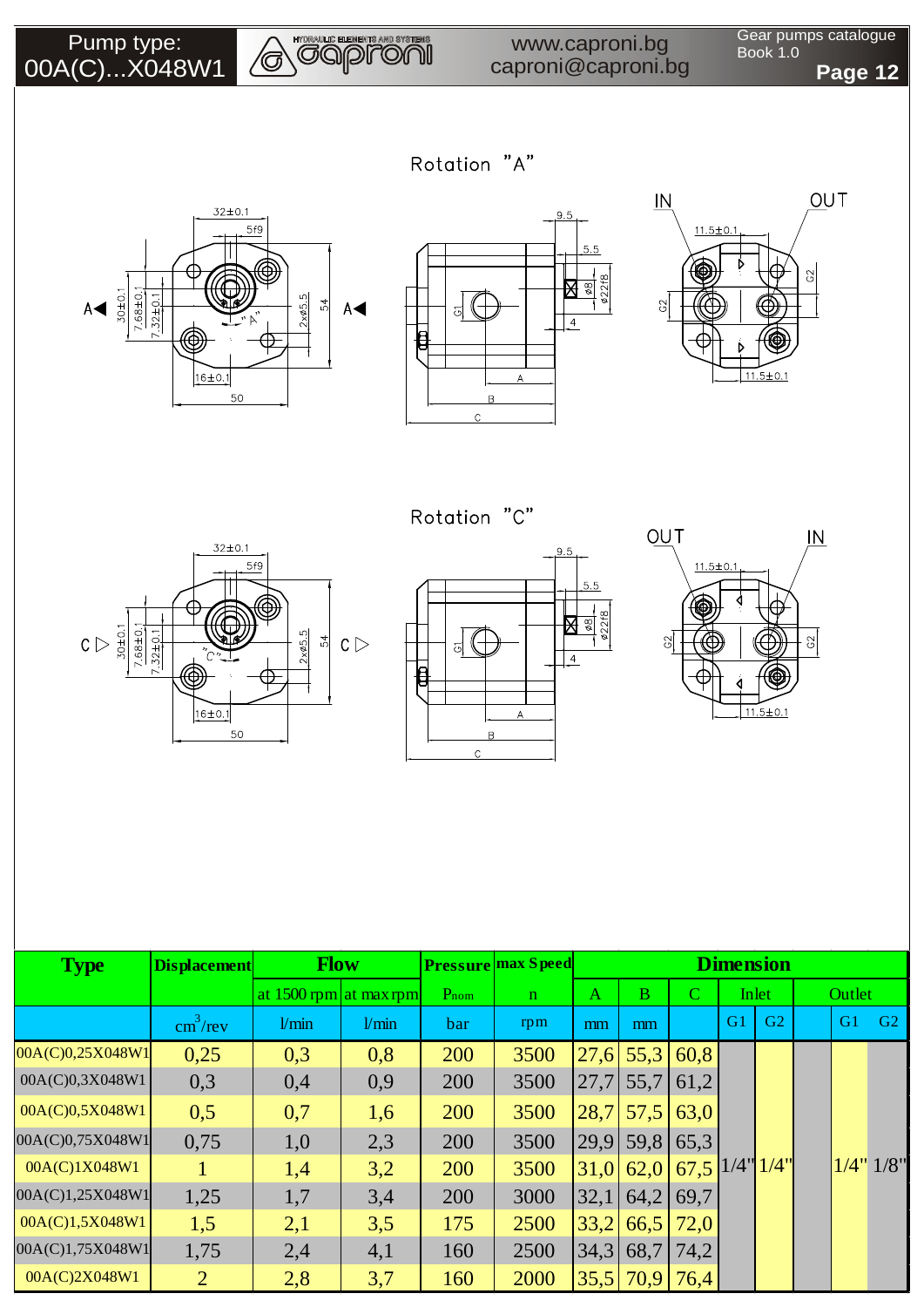

**Page 13**

Rotation "A"







 $32 \pm 0.1$  $5f9$  $\text{C} \triangleright \text{array}$ <br> $\frac{30\pm0.1}{7.68\pm0.1}$  $2 \times 65.5$  $\frac{1}{4}$  C  $\triangleright$  $16 \pm 0.1$ 50





| <b>Type</b>      | <b>Displacement</b>      | <b>Flow</b>            |       |            | <b>Pressure max Speed</b> |      |              |        |                | <b>Dimension</b> |                |           |
|------------------|--------------------------|------------------------|-------|------------|---------------------------|------|--------------|--------|----------------|------------------|----------------|-----------|
|                  |                          | at 1500 rpm at max rpm |       | Pnom       | $\mathbf{n}$              | A    | <sub>B</sub> | C      |                | Inlet            | Outlet         |           |
|                  | $\text{cm}^3/\text{rev}$ | l/min                  | 1/min | bar        | rpm                       | mm   | mm           |        | G <sub>1</sub> | G <sub>1</sub>   | G <sub>2</sub> | G2        |
| 00A(C)0,25X048W2 | 0,25                     | 0,3                    | 0,8   | 200        | 3500                      | 27,6 | 55,3         | 60,8   |                |                  |                |           |
| 00A(C)0,3X048W2  | 0,3                      | 0,4                    | 0,9   | 200        | 3500                      | 27,7 | 55,7         | 61,2   |                |                  |                |           |
| 00A(C)0,5X048W2  | 0,5                      | 0,7                    | 1,6   | <b>200</b> | 3500                      | 28,7 | 57,5         | 63,0   |                |                  |                |           |
| 00A(C)0,75X048W2 | 0,75                     | 1,0                    | 2,3   | 200        | 3500                      | 29,9 | 59,8         | 65,3   |                |                  |                |           |
| 00A(C)1X048W2    |                          | 1,4                    | 3,2   | <b>200</b> | 3500                      | 31,0 | 62,0         | $67,5$ |                | $1/4$ " $1/4$ "  |                | 1/4" 1/4" |
| 00A(C)1,25X048W2 | 1,25                     | 1,7                    | 3,4   | 200        | 3000                      | 32,1 | 64,2         | 69,7   |                |                  |                |           |
| 00A(C)1,5X048W2  | 1,5                      | 2,1                    | 3,5   | 175        | 2500                      | 33,2 | 66,5         | 72,0   |                |                  |                |           |
| 00A(C)1,75X048W2 | 1,75                     | 2,4                    | 4,1   | 160        | 2500                      | 34,3 | 68,7         | 74,2   |                |                  |                |           |
| 00A(C)2X048W2    | $\overline{2}$           | 2,8                    | 3,7   | 160        | 2000                      | 35,5 | 70,9         | 76,4   |                |                  |                |           |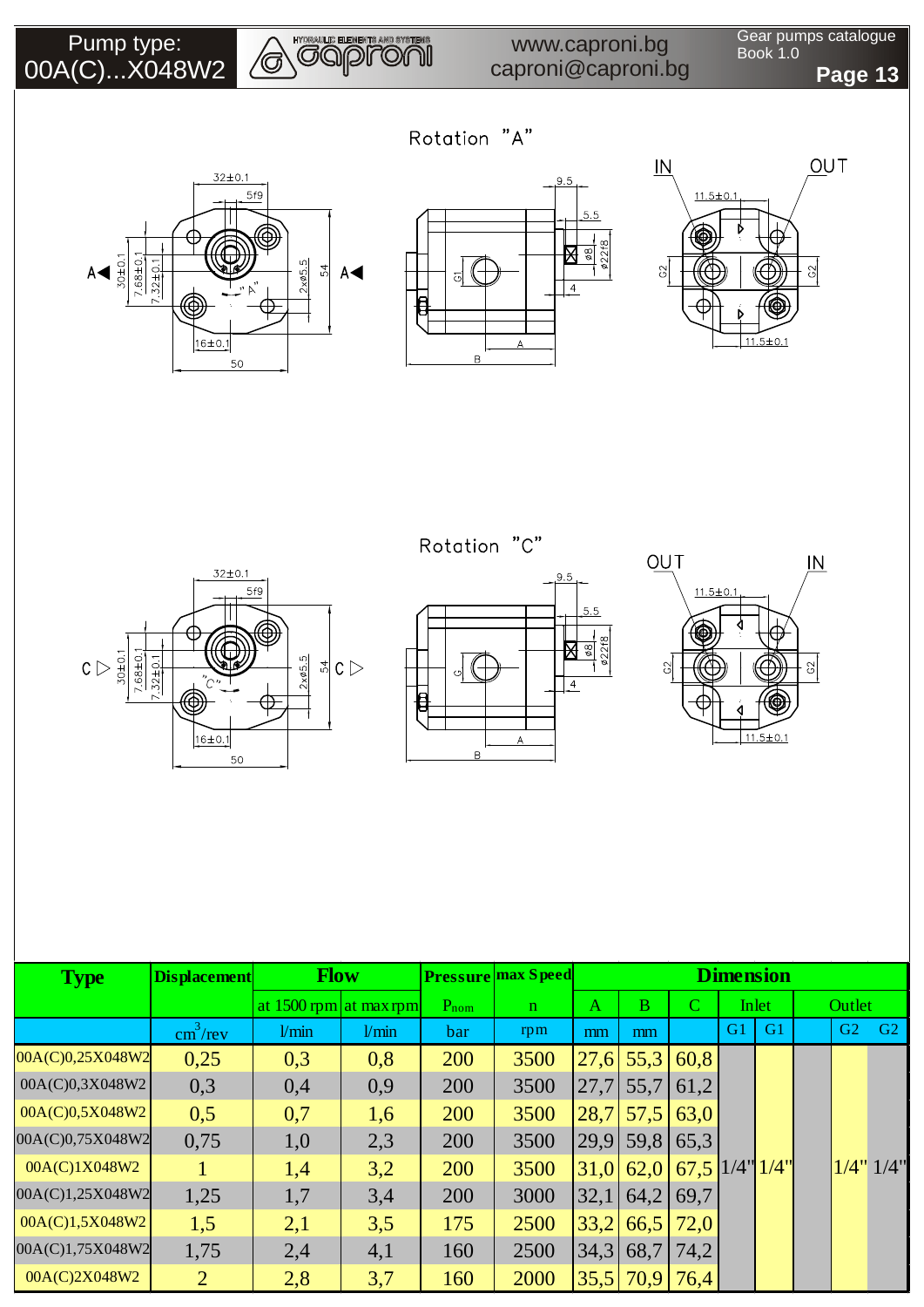

Gear pumps catalogue Book 1.0

**Page 14**

Rotation "A"









Rotation "C"





| <b>Type</b>    | <b>Displacement</b>      | <b>Flow</b>            |       |      | <b>Pressure max Speed</b> |      |             |       | <b>Dimension</b> |             |  |
|----------------|--------------------------|------------------------|-------|------|---------------------------|------|-------------|-------|------------------|-------------|--|
|                |                          | at 1500 rpm at max rpm |       | Pnom | n                         | A    | $\bf{B}$    | Inlet |                  | Outlet      |  |
|                | $\text{cm}^3/\text{rev}$ | l/min                  | 1/min | bar  | rpm                       | mm   | mm          |       | G                |             |  |
| 00A(C)0,25X049 | 0,25                     | 0,3                    | 0,8   | 200  | 3500                      |      | $55,3$ 60.8 |       |                  |             |  |
| 00A(C)0,3X049  | 0,3                      | 0,4                    | 0,9   | 200  | 3500                      | 55,7 | 61,2        |       |                  |             |  |
| 00A(C)0,5X049  | 0,5                      | 0,7                    | 1,6   | 200  | 3500                      |      | $57,5$ 63,0 |       |                  |             |  |
| 00A(C)0,75X049 | 0,75                     | 1,0                    | 2,3   | 200  | 3500                      |      | $59,8$ 65,3 |       |                  |             |  |
| 00A(C)1X049    |                          | 1,4                    | 3,2   | 200  | 3500                      |      | $62,0$ 67,5 |       | 1/4"             | $ p_{5,5} $ |  |
| 00A(C)1,25X049 | 1,25                     | 1,7                    | 3,4   | 200  | 3000                      | 64,2 | 69,7        |       |                  |             |  |
| 00A(C)1,5X049  | 1,5                      | 2,1                    | 3,5   | 175  | 2500                      |      | $66,5$ 72,0 |       |                  |             |  |
| 00A(C)1,75X049 | 1,75                     | 2,4                    | 4,1   | 160  | 2500                      | 68,7 | 74,2        |       |                  |             |  |
| 00A(C)2X049    | $\overline{2}$           | 2,8                    | 3,7   | 160  | 2000                      |      | $70,9$ 76,4 |       |                  |             |  |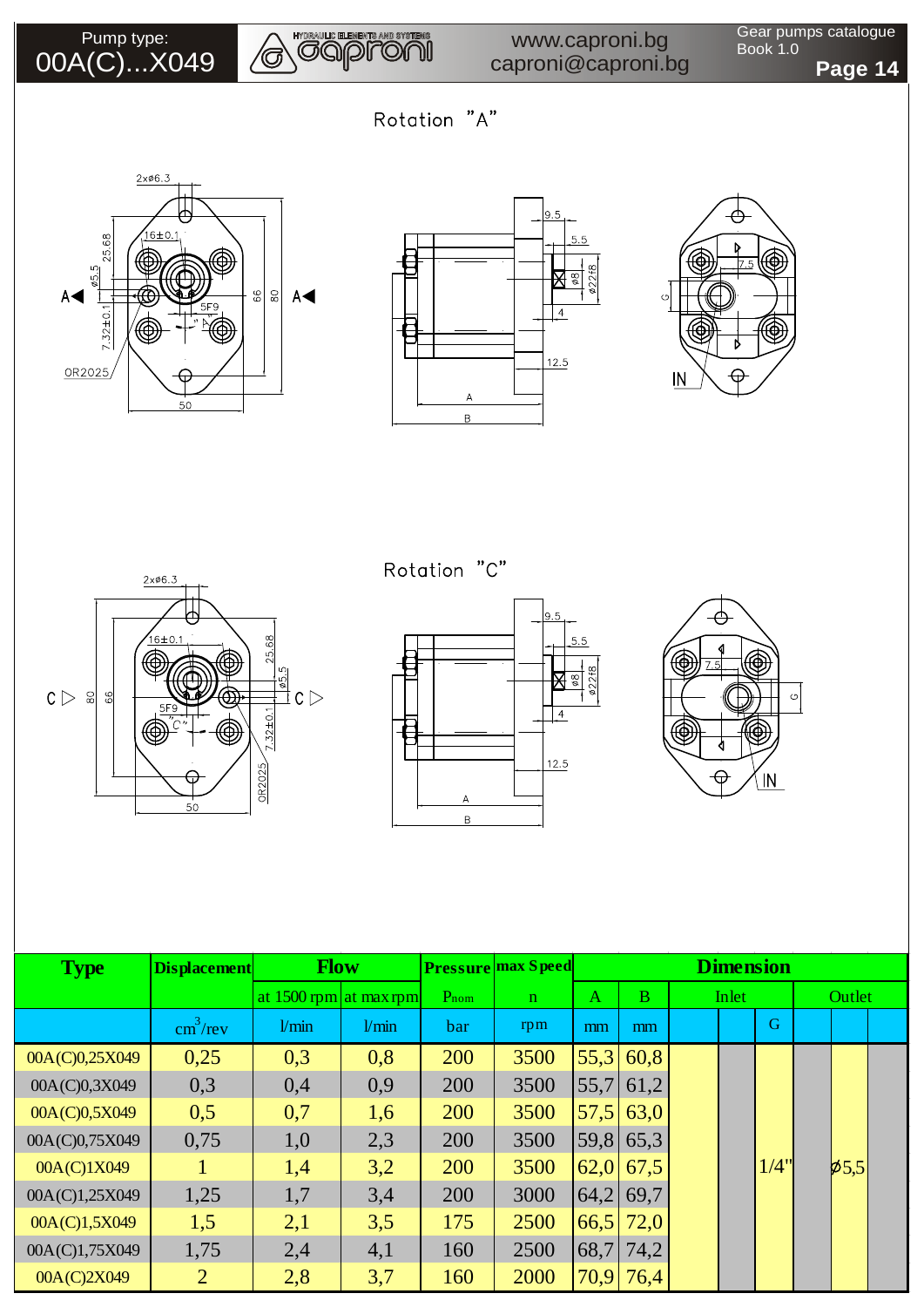









| <b>Type</b> | <b>Displacement</b>      | <b>Flow</b>            |       |      | <b>Pressure max Speed</b> |      |             |       | <b>Dimension</b> |        |      |
|-------------|--------------------------|------------------------|-------|------|---------------------------|------|-------------|-------|------------------|--------|------|
|             |                          | at 1500 rpm at max rpm |       | Pnom | $\mathbf{n}$              | A    | B           | Inlet |                  | Outlet |      |
|             | $\text{cm}^3/\text{rev}$ | 1/min                  | 1/min | bar  | rpm                       | mm   | mm          |       |                  |        |      |
| 00R0,25X051 | 0,25                     | 0,3                    | 0,8   | 170  | 3500                      |      | $27,6$ 55,3 |       |                  |        |      |
| 00R0,3X051  | 0,3                      | 0,4                    | 0,9   | 170  | 3500                      |      | $27,7$ 55,7 |       |                  |        |      |
| 00R0,5X051  | 0,5                      | 0,7                    | 1,6   | 170  | 3500                      | 28,7 | 57,5        |       |                  |        |      |
| 00R0,75X051 | 0,75                     | 1,0                    | 2,3   | 170  | 3500                      | 29,9 | 59.8        |       |                  |        |      |
| 00R1X051    |                          | 1,4                    | 3,2   | 170  | 3500                      | 31,0 | 62,0        |       | 1/4"             |        | 1/4" |
| 00R1,25X051 | 1,25                     | 1,7                    | 3,4   | 170  | 3000                      | 32,1 | 64,2        |       |                  |        |      |
| 00R1,5X051  | 1,5                      | 2,1                    | 3,5   | 170  | 2500                      | 33,2 | 66,5        |       |                  |        |      |
| 00R1,75X051 | 1,75                     | 2,4                    | 4,1   | 160  | 2500                      | 34,3 | 68,7        |       |                  |        |      |
| 00R2X051    | $\overline{2}$           | 2,8                    | 3,7   | 160  | 2000                      |      | $35,5$ 70,9 |       |                  |        |      |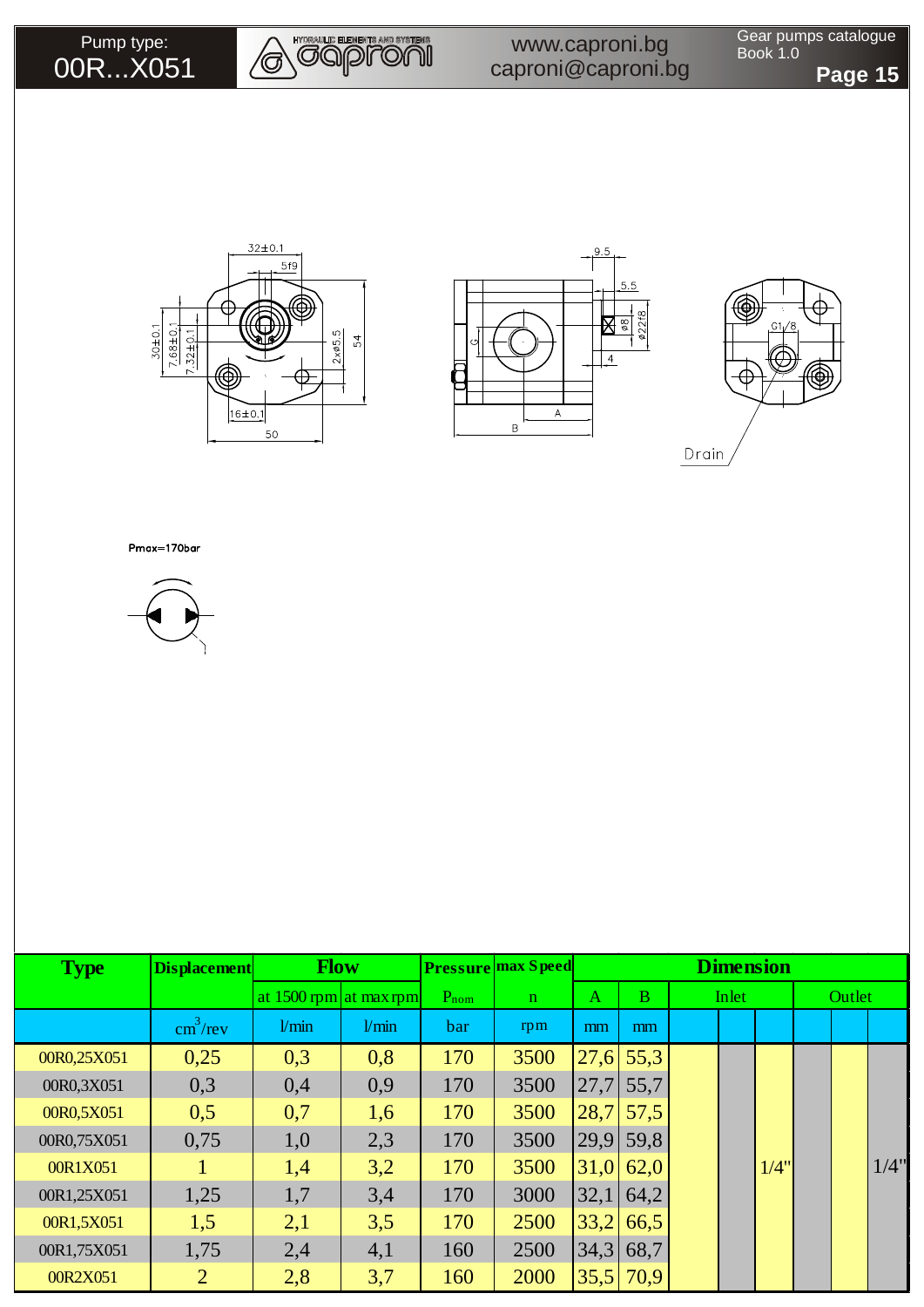









| <b>Type</b> | <b>Displacement</b>      | <b>Flow</b>            |       |      | <b>Pressure max Speed</b> |              |                |             | <b>Dimension</b> |                    |  |
|-------------|--------------------------|------------------------|-------|------|---------------------------|--------------|----------------|-------------|------------------|--------------------|--|
|             |                          | at 1500 rpm at max rpm |       | Pnom | $\mathbf n$               | $\mathbf{A}$ | $\overline{B}$ | Inlet       |                  | Outlet             |  |
|             | $\text{cm}^3/\text{rev}$ | $V$ min                | 1/min | bar  | rpm                       | mm           | mm             |             |                  |                    |  |
| 00R0,25X052 | 0,25                     | 0,3                    | 0,8   | 170  | 3500                      | 27,6         | 55,3           |             |                  |                    |  |
| 00R0,3X052  | 0,3                      | 0,4                    | 0,9   | 170  | 3500                      | 27,7         | 55,7           |             |                  |                    |  |
| 00R0,5X052  | 0,5                      | 0,7                    | 1,6   | 170  | 3500                      | 28,7         | 57,5           |             |                  |                    |  |
| 00R0,75X052 | 0,75                     | 1,0                    | 2,3   | 170  | 3500                      | 29,9         | 59,8           |             |                  |                    |  |
| 00R1X052    |                          | 1,4                    | 3,2   | 170  | 3500                      | 31,0         | 62.0           | $\beta$ 5,5 |                  | $\cancel{p}_{5,5}$ |  |
| 00R1,25X052 | 1,25                     | 1,7                    | 3,4   | 170  | 3000                      | 32,1         | 64,2           |             |                  |                    |  |
| 00R1,5X052  | 1,5                      | 2,1                    | 3,5   | 170  | 2500                      | 33,2         | 66,5           |             |                  |                    |  |
| 00R1,75X052 | 1,75                     | 2,4                    | 4,1   | 160  | 2500                      | 34,3         | 68,7           |             |                  |                    |  |
| 00R2X052    | $\overline{2}$           | 2,8                    | 3,7   | 160  | 2000                      | 35,5         | 70,9           |             |                  |                    |  |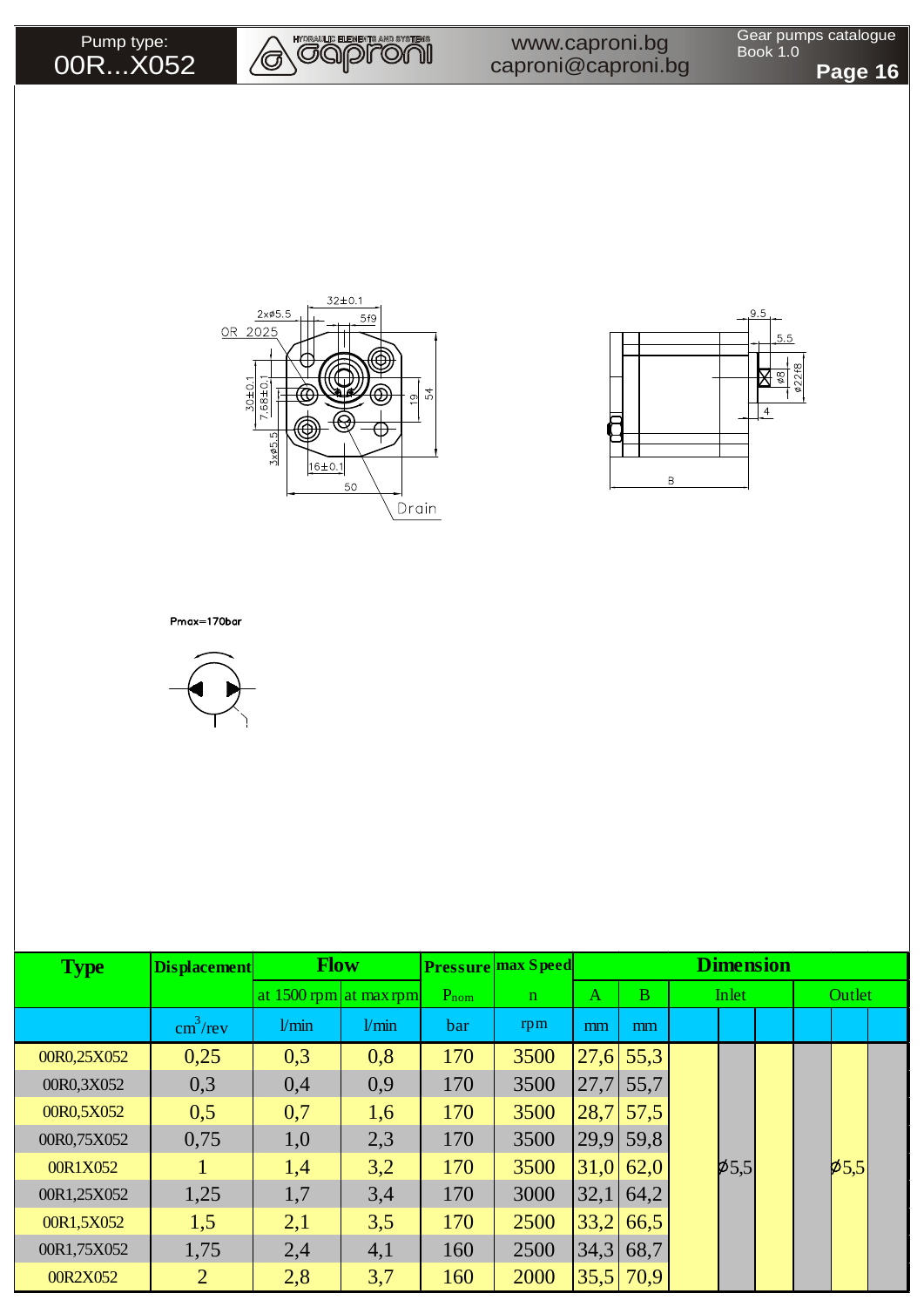Pump type: 00R...X060



www.caproni.bg caproni@caproni.bg Gear pumps catalogue Book 1.0 **Page 17**









| <b>Type</b> | <b>Displacement</b>      | <b>Flow</b>            |       |      | <b>Pressure max Speed</b> |      |              | <b>Dimension</b> |  |                |  |
|-------------|--------------------------|------------------------|-------|------|---------------------------|------|--------------|------------------|--|----------------|--|
|             |                          | at 1500 rpm at max rpm |       | Pnom | $\mathbf n$               | A    | B            | Inlet            |  | Outlet         |  |
|             | $\text{cm}^3/\text{rev}$ | 1/min                  | 1/min | bar  | rpm                       | mm   | mm           |                  |  |                |  |
| 00R0,25X060 | 0,25                     | 0,3                    | 0,8   | 170  | 3500                      |      | $27,6$ 55,3  |                  |  |                |  |
| 00R0,3X060  | 0,3                      | 0,4                    | 0,9   | 170  | 3500                      | 27,7 | 55,7         |                  |  |                |  |
| 00R0,5X060  | 0,5                      | 0,7                    | 1,6   | 170  | 3500                      | 28,7 | 57,5         |                  |  |                |  |
| 00R0,75X060 | 0,75                     | 1,0                    | 2,3   | 170  | 3500                      | 29,9 | 59.8         |                  |  |                |  |
| 00R1X060    |                          | 1,4                    | 3,2   | 170  | 3500                      |      | $31,0$ 62,0  | $\varphi$ 5,5    |  | $\cancel{5,5}$ |  |
| 00R1,25X060 | 1,25                     | 1,7                    | 3,4   | 170  | 3000                      | 32,1 | 64,2         |                  |  |                |  |
| 00R1,5X060  | 1,5                      | 2,1                    | 3,5   | 170  | 2500                      | 33,2 | 66,5<br>68,7 |                  |  |                |  |
| 00R1,75X060 | 1,75                     | 2,4                    | 4,1   | 160  | 2500                      | 34,3 |              |                  |  |                |  |
| 00R2X060    | $\overline{2}$           | 2,8                    | 3,7   | 160  | 2000                      |      | $35,5$ 70,9  |                  |  |                |  |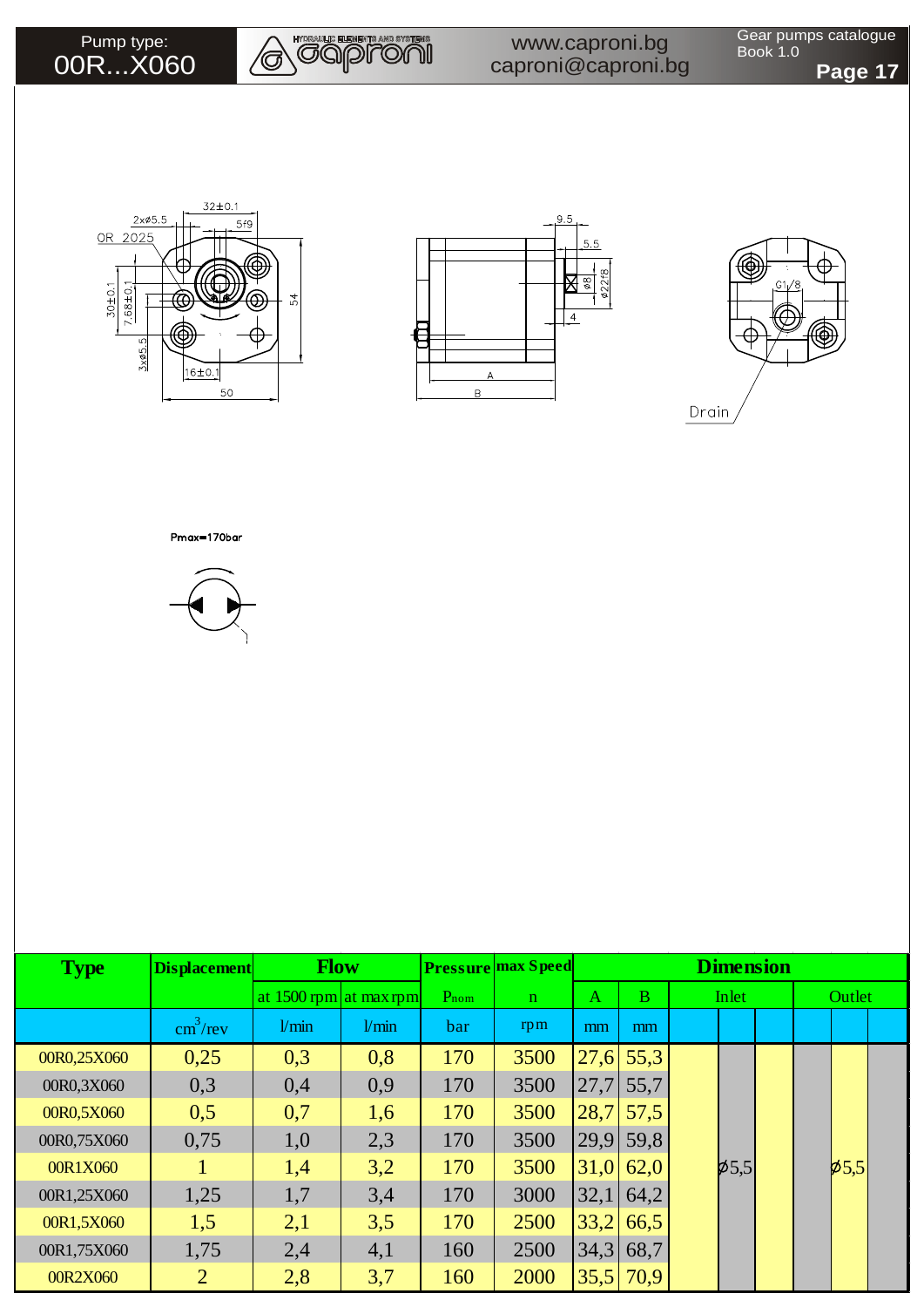Pump type: 00A(C)...X063



## www.caproni.bg caproni@caproni.bg

Gear pumps catalogue Book 1.0













| <b>Type</b>    | <b>Displacement</b>      | <b>Flow</b>            |       |      | <b>Pressure max Speed</b> |              |             | <b>Dimension</b> |             |                          |   |
|----------------|--------------------------|------------------------|-------|------|---------------------------|--------------|-------------|------------------|-------------|--------------------------|---|
|                |                          | at 1500 rpm at max rpm |       | Pnom | $\mathbf{n}$              | $\mathbf{A}$ | B           | Inlet            |             | Outlet                   |   |
|                | $\text{cm}^3/\text{rev}$ | l/min                  | 1/min | bar  | rpm                       | mm           | mm          |                  | $\mathbf G$ |                          | G |
| 00A(C)0,25X063 | 0,25                     | 0,3                    | 0,8   | 200  | 3500                      |              | $27,6$ 55,3 |                  |             |                          |   |
| 00A(C)0,3X063  | 0,3                      | 0,4                    | 0,9   | 200  | 3500                      | 27,7         | 55,7        |                  |             |                          |   |
| 00A(C)0,5X063  | 0,5                      | 0,7                    | 1,6   | 200  | 3500                      |              | $28,7$ 57,5 |                  |             |                          |   |
| 00A(C)0,75X063 | 0,75                     | 1,0                    | 2,3   | 200  | 3500                      |              | $29,9$ 59,8 |                  |             |                          |   |
| 00A(C)1X063    |                          | 1,4                    | 3,2   | 200  | 3500                      |              | $31,0$ 62,0 |                  | 1/4"        | $\vert \phi_{5,5} \vert$ |   |
| 00A(C)1,25X063 | 1,25                     | 1,7                    | 3,4   | 200  | 3000                      | 32,1         | 64,2        |                  |             |                          |   |
| 00A(C)1,5X063  | 1,5                      | 2,1                    | 3,5   | 175  | 2500                      | 33,2         | 66,5        |                  |             |                          |   |
| 00A(C)1,75X063 | 1,75                     | 2,4                    | 4,1   | 160  | 2500                      | 34,3         | 68,7        |                  |             |                          |   |
| 00A(C)2X063    | $\overline{2}$           | 2,8                    | 3,7   | 160  | 2000                      |              | $35,5$ 70,9 |                  |             |                          |   |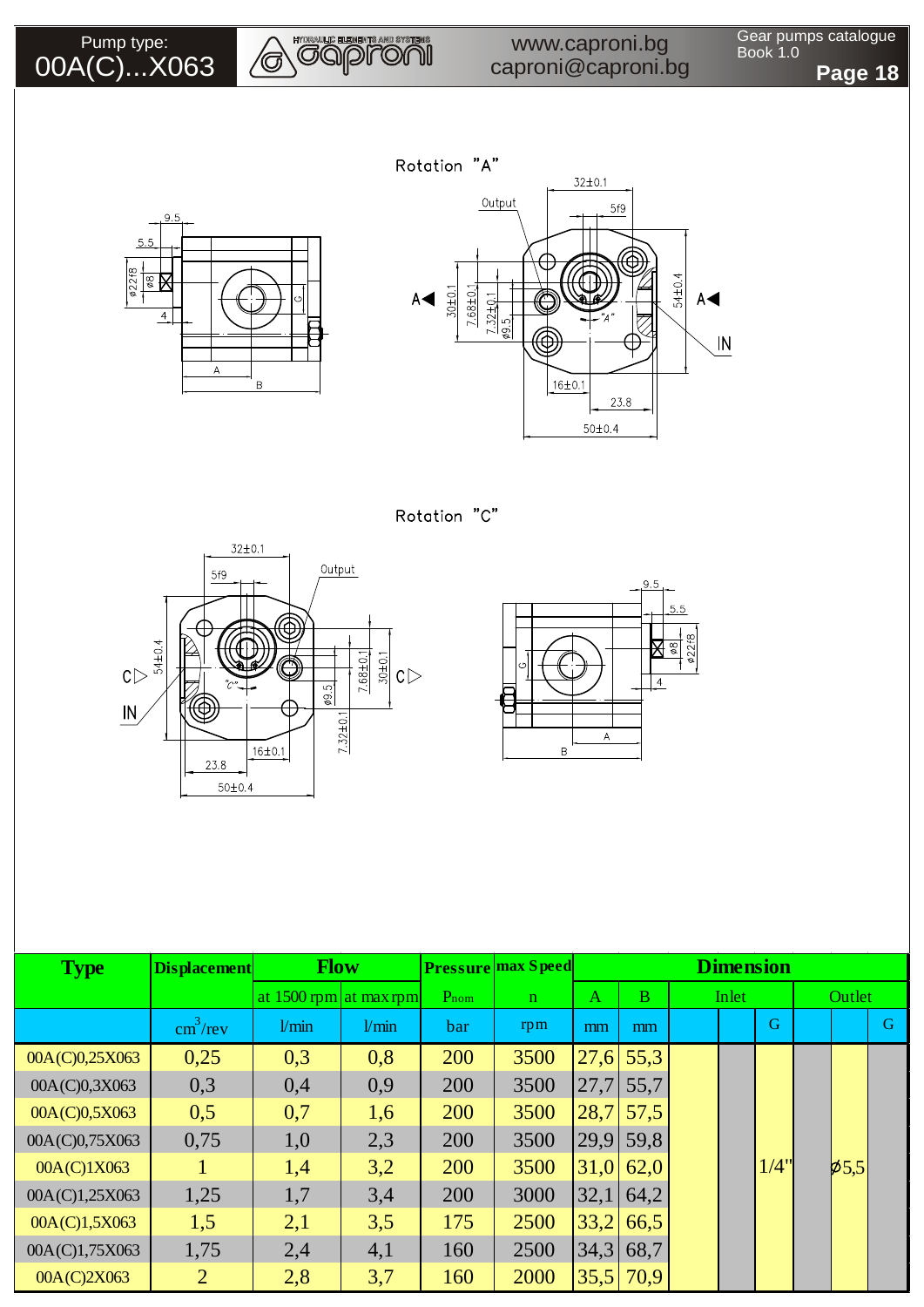









| <b>Type</b> | <b>Displacement</b>      | <b>Flow</b>            |       |      | <b>Pressure max Speed</b> |      |             |       | <b>Dimension</b> |        |      |
|-------------|--------------------------|------------------------|-------|------|---------------------------|------|-------------|-------|------------------|--------|------|
|             |                          | at 1500 rpm at max rpm |       | Pnom | $\mathbf{n}$              | A    | B           | Inlet |                  | Outlet |      |
|             | $\text{cm}^3/\text{rev}$ | 1/min                  | 1/min | bar  | rpm                       | mm   | mm          |       |                  |        |      |
| 00R0,25X064 | 0,25                     | 0,3                    | 0,8   | 170  | 3500                      |      | $27,6$ 55,3 |       |                  |        |      |
| 00R0,3X064  | 0,3                      | 0,4                    | 0,9   | 170  | 3500                      | 27,7 | 55,7        |       |                  |        |      |
| 00R0,5X064  | 0,5                      | 0,7                    | 1,6   | 170  | 3500                      | 28,7 | 57,5        |       |                  |        |      |
| 00R0,75X064 | 0,75                     | 1,0                    | 2,3   | 170  | 3500                      | 29,9 | 59,8        |       |                  |        |      |
| 00R1X064    |                          | 1,4                    | 3,2   | 170  | 3500                      | 31,0 | 62,0        |       | 1/4"             |        | 1/4" |
| 00R1,25X064 | 1,25                     | 1,7                    | 3,4   | 170  | 3000                      | 32,1 | 64,2        |       |                  |        |      |
| 00R1,5X064  | 1,5                      | 2,1                    | 3,5   | 170  | 2500                      | 33,2 | 66,5        |       |                  |        |      |
| 00R1,75X064 | 1,75                     | 2,4                    | 4,1   | 160  | 2500                      | 34,3 | 68,7        |       |                  |        |      |
| 00R2X064    | $\overline{2}$           | 2,8                    | 3,7   | 160  | 2000                      | 35,5 | 70,9        |       |                  |        |      |